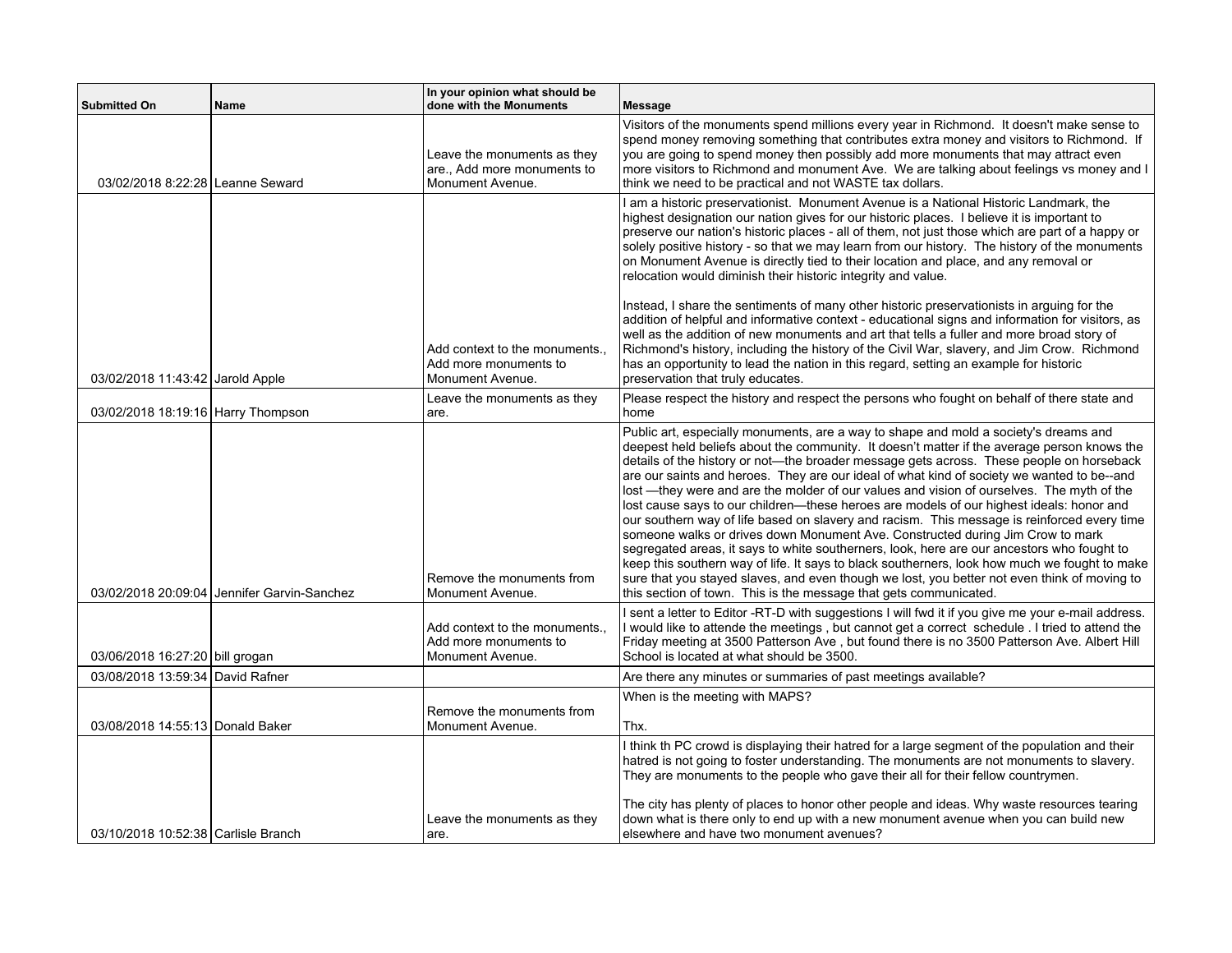|                                       |                                                                                                             | I found this to be a spectacular idea that might be of value to you.                                                                                                                                                                                                                                                                                                                                                                                                                                                                                                                                                                                                                                                                                                                                                                                                                                                                                                                                                         |
|---------------------------------------|-------------------------------------------------------------------------------------------------------------|------------------------------------------------------------------------------------------------------------------------------------------------------------------------------------------------------------------------------------------------------------------------------------------------------------------------------------------------------------------------------------------------------------------------------------------------------------------------------------------------------------------------------------------------------------------------------------------------------------------------------------------------------------------------------------------------------------------------------------------------------------------------------------------------------------------------------------------------------------------------------------------------------------------------------------------------------------------------------------------------------------------------------|
| 03/11/2018 23:47:13 Paul Sherman      | Add context to the monuments.                                                                               | https://www.npr.org/2012/05/31/153943491/stumbling-upon-miniature-memorials-to-nazi-<br>victims                                                                                                                                                                                                                                                                                                                                                                                                                                                                                                                                                                                                                                                                                                                                                                                                                                                                                                                              |
| 03/12/2018 12:19:11 Vivian Keasler    | Add context to the monuments.                                                                               | We are different from other cities that have Confederate monuments. Because this was the<br>capital of the Confederacy, people come here to study the war. Our entire city is a museum<br>and educational resource for all Americans.                                                                                                                                                                                                                                                                                                                                                                                                                                                                                                                                                                                                                                                                                                                                                                                        |
| 03/13/2018 2:30:19 paul smith         | Relocate the monuments.                                                                                     | so many battlefield sites lack significant markers. consider the relocation of monuments to<br>battlefield sites as a representation of historical fact of where history played out. Replace the<br>monments with state, national, or international (gifts-art)) which represent a new day of<br>inspiration and a new reality of a united country. This approach could be broadened to a<br>national reallocation of monuments without denying history. Monuments could relcated to<br>Gettysburg. The national collection of Smithsonian resorces could be tapped or various<br>groups could be afforded the opportunity to contribute a monument within historical content<br>criteria. Such a national movement may be a win-win in confining the issues to a historical<br>context                                                                                                                                                                                                                                      |
| 03/13/2018 13:22:13 Jennie Daley      | Remove the monuments from<br>Monument Avenue., Add context<br>to the monuments., Relocate the<br>monuments. | The veneration given these statues in their current location is a shame. There is no question<br>in my mind that relocating them to another location where they can be given context is a<br>more appropriate, and human, choice. The medians can become green space while a<br>committee of stakeholders decides how to reappropriate the space along the avenue.<br>Meanwhile, wherever the statues end up (the Civil War Museum comes to mind) can provide<br>an opportunity for a broader conversation that allows Richmond to publicly, and<br>constructively, address its past as a means of freeing itself to fully embrace the exciting future<br>ahead for this city.                                                                                                                                                                                                                                                                                                                                               |
| 03/13/2018 17:13:30 Dolson Anderson   |                                                                                                             | I would like to contact any member of the Commission to be our invited guest to speak with<br>our Club members at our scheduled meeting 6:45 pm on April 9, 2018 at 2416 Chamberlayne<br>Ave, Richmond, Virginia 23222. Astoria is a 117 year old organization in Richmond, Virginia<br>that has been most responsible for the erection of the Bill "Bojangles" monument, the<br>Boatman Statue on Brown's Island and the Maggie L. Walker Monument and Park. More<br>about our organization can be found at https://www.astoriabeneficialclub.org/ My telephone<br>contact is (804) 874-9273.                                                                                                                                                                                                                                                                                                                                                                                                                               |
| 03/14/2018 14:21:20 Sharon Harrington | Remove the monuments from<br>Monument Avenue.                                                               | PLEASE PLEASE PLEASE remove the monuments. It is not open, caring, generous,<br>hospitable or loving to our African American community members to have these atrocities. I'm<br>white, 99.9% European background according to 23&Me, born in VA, and I get sick to my<br>stomach when I drive past these horrors. They are oppressive to view and live near. They<br>are chains of the past. They do not move this city forward. Their presence no doubt hurts<br>our economic opportunity as a city. Also, please please please let the ACTUAL residents of<br>Richmond VA have the largest vote in what happens within this city. Someone who lives in a<br>surrounding county should not dictate how Richmonders live in a thriving community with<br>other Richmonders. Relocate them if you can find someone to take them, but do not stop the<br>removal process if you can't find someone who wants them. Also, can we PLEASE PLEASE<br>PLEASE remove the daughters of the confederacy stuff from the VaFMA location? |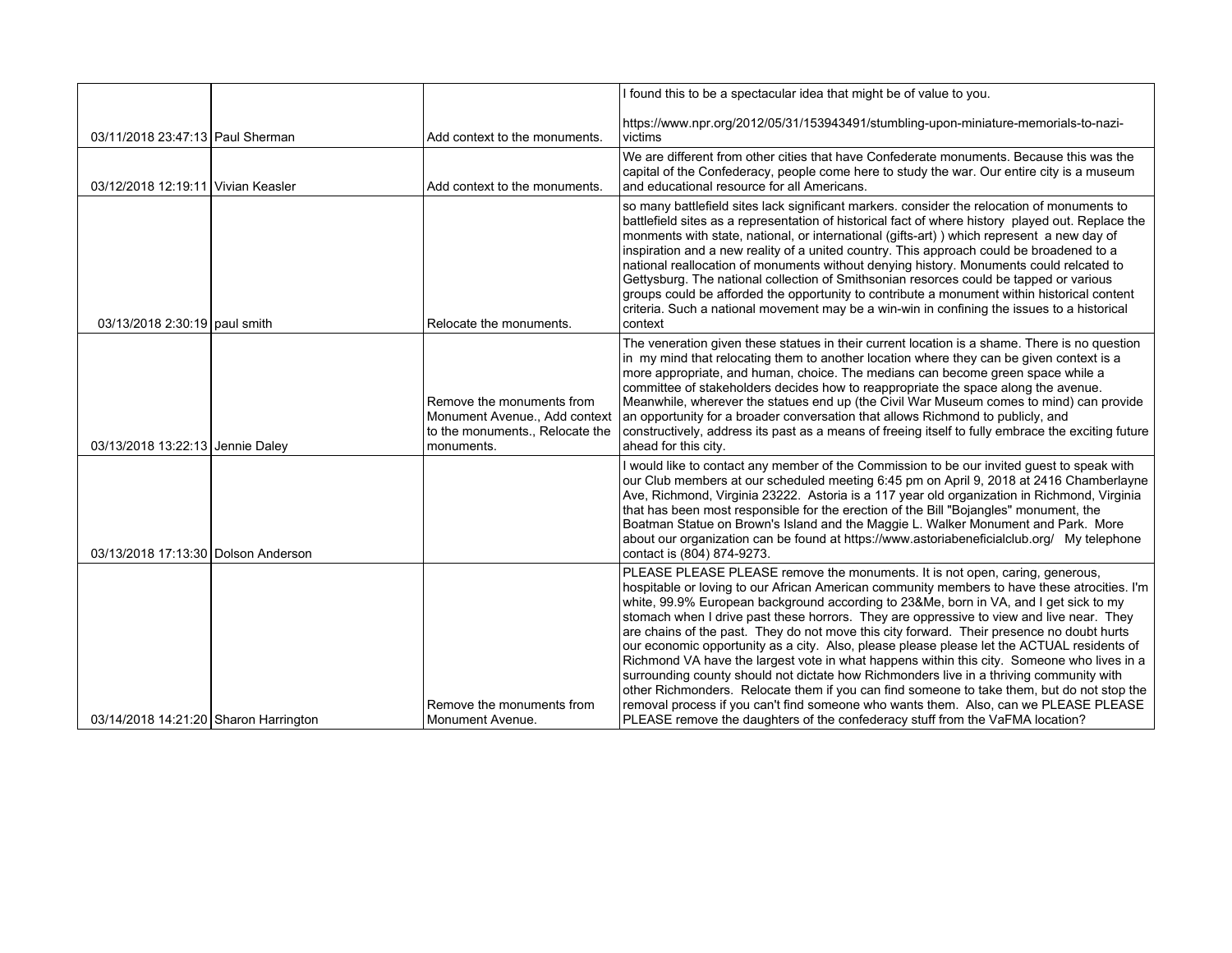| 03/14/2018 16:24:44 June M. W.  | Leave the monuments as they<br>are.                                                                                 | I do NOT support removing any of the Confederate statues in Richmond. My ancestor and his<br>two brothers fought against the Confederate army at Antietam, Fredericksburg and at<br>Gettysburg. They fought real flesh and blood men. I consider it a great slap in the face to<br>dumb down our Civil War and make believe it was no big deal—a piece of cake—when in<br>actuality, it took five long years and cost so many lives. Out of respect to the men who fought<br>for the Union against the Confederacy, the monuments in Richmond must remain standing as<br>they clearly represent the very strong (enemy) army the Union was up against. Men died<br>fighting to save the Union; a noble cause. The Confederacy (also) represents the "rebel" that<br>lives inside all of us, from children up to adulthood, and when we disagree with our<br>government. They lost this war, but their determination is the attraction. That's why people<br>today, all around the world are fascinated by our American Civil War veterans, on both sides<br>of the conflict. Remove the monuments and you'll succeed in removing Richmond's real<br>history. |
|---------------------------------|---------------------------------------------------------------------------------------------------------------------|--------------------------------------------------------------------------------------------------------------------------------------------------------------------------------------------------------------------------------------------------------------------------------------------------------------------------------------------------------------------------------------------------------------------------------------------------------------------------------------------------------------------------------------------------------------------------------------------------------------------------------------------------------------------------------------------------------------------------------------------------------------------------------------------------------------------------------------------------------------------------------------------------------------------------------------------------------------------------------------------------------------------------------------------------------------------------------------------------------------------------------------------------------------|
| 03/27/2018 13:46:49 Ailsa Long  | Leave the monuments as they<br>are., Add context to the<br>monuments., Add more<br>monuments to Monument<br>Avenue. | I feel that these monuments are reflective of history, however painful that may be and the<br>monuments should stay. But new monuments should be erected along Monument Avenue<br>with additional context to reflect other leaders, champions, perspectives and that represent<br>ALL PEOPLE that faced challenges and overcame during the civil war. I am an Architect-<br>Urban Designer, trained in England, and understand the importance of displaying history in<br>many mediums, and from all perspectives and angles.                                                                                                                                                                                                                                                                                                                                                                                                                                                                                                                                                                                                                                |
| 03/27/2018 14:01:22 Noah Scalin | Remove the monuments from<br>Monument Avenue., Relocate the<br>monuments.                                           | It's time for our city to move forward. The monuments are racist symbols that are a weight<br>around our collective necks. To leave them (even in context) would only validate the<br>ideologies they support. As other communities continue to remove their monuments will we<br>be the last ones standing and become a beacon call to the racists across America saying,<br>"Don't worry, we're on your side. Come here and make your stand!"? Images are powerful,<br>and the removal of these monuments, while not ending racism or fixing our other problems,<br>would make a major statement about what we value in our community and what kind of city<br>we want to be in the future.                                                                                                                                                                                                                                                                                                                                                                                                                                                                |
| 03/27/2018 14:03:36 Mim Scalin  | Relocate the monuments.                                                                                             | Adding context will not be sufficient. Put the monuments in context, in museums, cemeteries,<br>battlefields.                                                                                                                                                                                                                                                                                                                                                                                                                                                                                                                                                                                                                                                                                                                                                                                                                                                                                                                                                                                                                                                |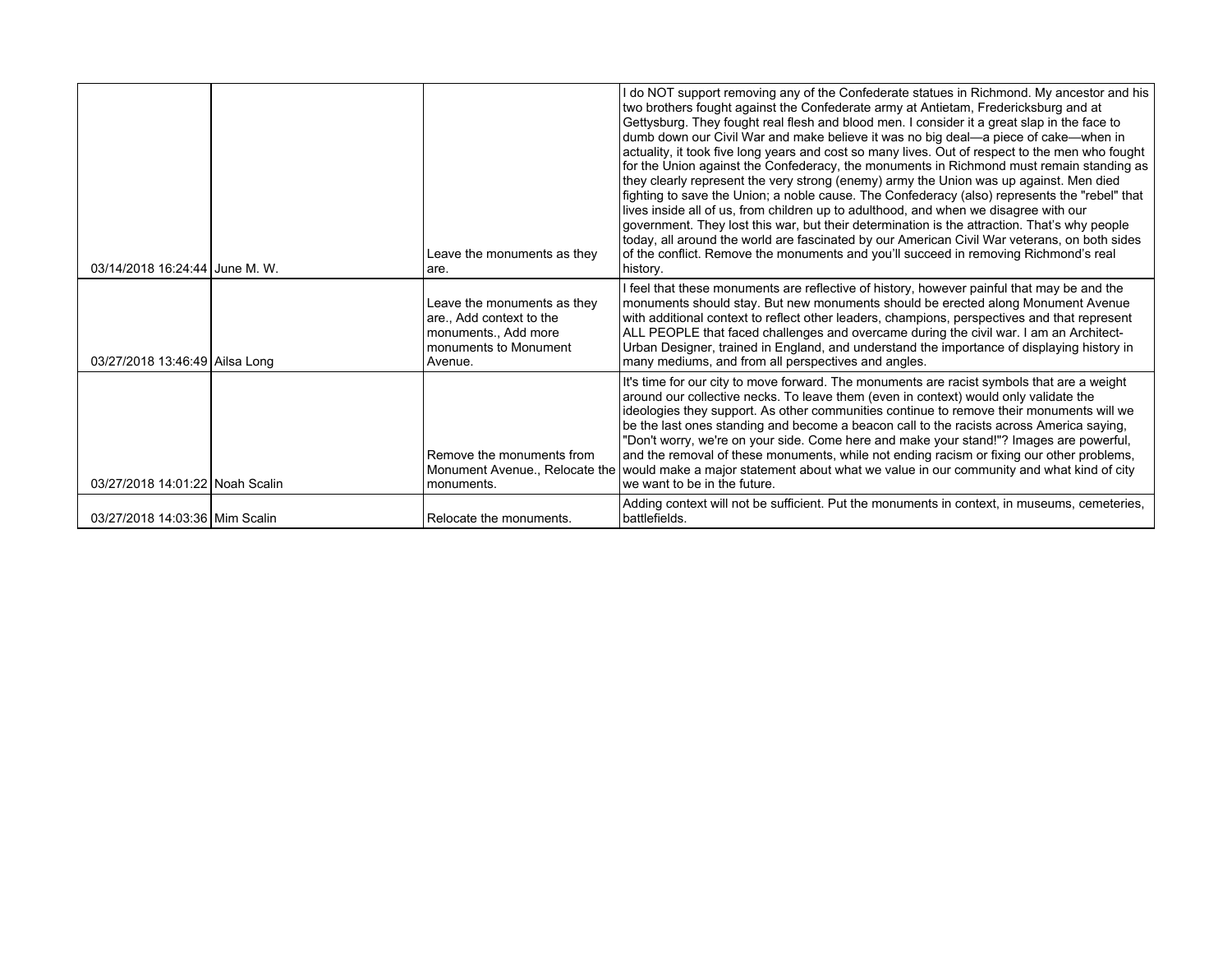|                           | I regularly walk my dog a mile -- the length of Monument Avenue -- to the Robert E. Lee<br>statue. That sculpture is beautiful. In 1991, it was the view out the window of my first job in<br>town. I can't count the number of photos I've taken of it at sunset and sunrise. I walk<br>Monument Avenue regularly. Those statues are in my neighborhood, blocks from my home,<br>fixtures in my life. But they need to come down, starting with Jefferson Davis.                    |
|---------------------------|--------------------------------------------------------------------------------------------------------------------------------------------------------------------------------------------------------------------------------------------------------------------------------------------------------------------------------------------------------------------------------------------------------------------------------------------------------------------------------------|
|                           | If those statues don't bother you it's because you come from a place of immense privilege.                                                                                                                                                                                                                                                                                                                                                                                           |
|                           | Care to "put those statues in context"? Here's all the context you need: White supremacists<br>and Neo-Nazis defend and celebrate those statues today. Heather Heyer lost her life to hate-<br>filled individuals who defended statues such as those.                                                                                                                                                                                                                                |
|                           | Those statues celebrate and revere people who sought to tear this country in two, who<br>defended slavery as an institution and, indeed, owned slaves.                                                                                                                                                                                                                                                                                                                               |
|                           | Jefferson Davis committed treason. Period.                                                                                                                                                                                                                                                                                                                                                                                                                                           |
|                           | The descendants of many of these memorialized men have come out, publicly, to say these<br>statues need to come down. The family members of Robert E. Lee are among them.                                                                                                                                                                                                                                                                                                            |
|                           | Was Lee an honorable man? There are some strong arguments that suggest he was. Indeed,<br>he wanted to abandon all vestiges of the Confederacy after the war. Read this: https://www.<br>thedailybeast.com/even-robert-e-lee-wanted-the-confederate-flag-gone                                                                                                                                                                                                                        |
|                           | ****                                                                                                                                                                                                                                                                                                                                                                                                                                                                                 |
|                           | EXCERPT: Lee did not want such divisive symbols following him to the grave. At his funeral<br>in 1870, [Confederate] flags were notably absent from the procession. Former Confederate<br>soldiers marching did not don their old military uniforms, and neither did the body they buried.<br>"His Confederate uniform would have been 'treason' perhaps!" Lee's daughter wrote.                                                                                                     |
|                           | So sensitive was Lee during his final years with extinguishing the fiery passions of the Civil<br>War that he opposed erecting monuments on the battlefields where the Southern soldiers<br>under his command had fought against the Union. "I think it wiser moreover not to keep open<br>the sores of war, but to follow the examples of those nations who endeavoured to obliterate<br>the marks of civil strife and to commit to oblivion the feelings it engendered," he wrote. |
|                           | *****                                                                                                                                                                                                                                                                                                                                                                                                                                                                                |
|                           | The High Line is an incredibly popular and successful 1.45-mile-long elevated linear park and<br>greenway in New York City.                                                                                                                                                                                                                                                                                                                                                          |
|                           | Removing a bunch of treasonous 2nd place trophies won't destroy RVA tourism or home<br>values. On the contrary, if we replaced them with public art -- not just where Confederate<br>statues now stand, but in the medians and greenways, all the way down Monument Avenue,<br>we will create a tourism opportunity, just as the High Line did.                                                                                                                                      |
|                           | Arts leaders, including some at VCU's new Institute for Contemporary Art, can help lead this<br>effort. Richmond will be celebrated as the "Capital of Creativity" instead of the "Capital of the<br>Confederacy."                                                                                                                                                                                                                                                                   |
|                           | Already RVA is celebrated for its world-class art museums, the #1 public art school in the<br>nation, a thriving arts and creative scene with makers and advertisers and artists of all kinds<br>thriving here. What better way to advance that movement than by putting a world-class<br>sculpture garden down the length of Monument Avenue and changing our city's divisive<br>narrative?                                                                                         |
| Remove the monuments from | These statues can and will find a more appropriate home in a Confederate museum or on a<br>Confederate battlefield. As @RVAwonk (Caroline O.) once said on Twitter: "Taking down                                                                                                                                                                                                                                                                                                     |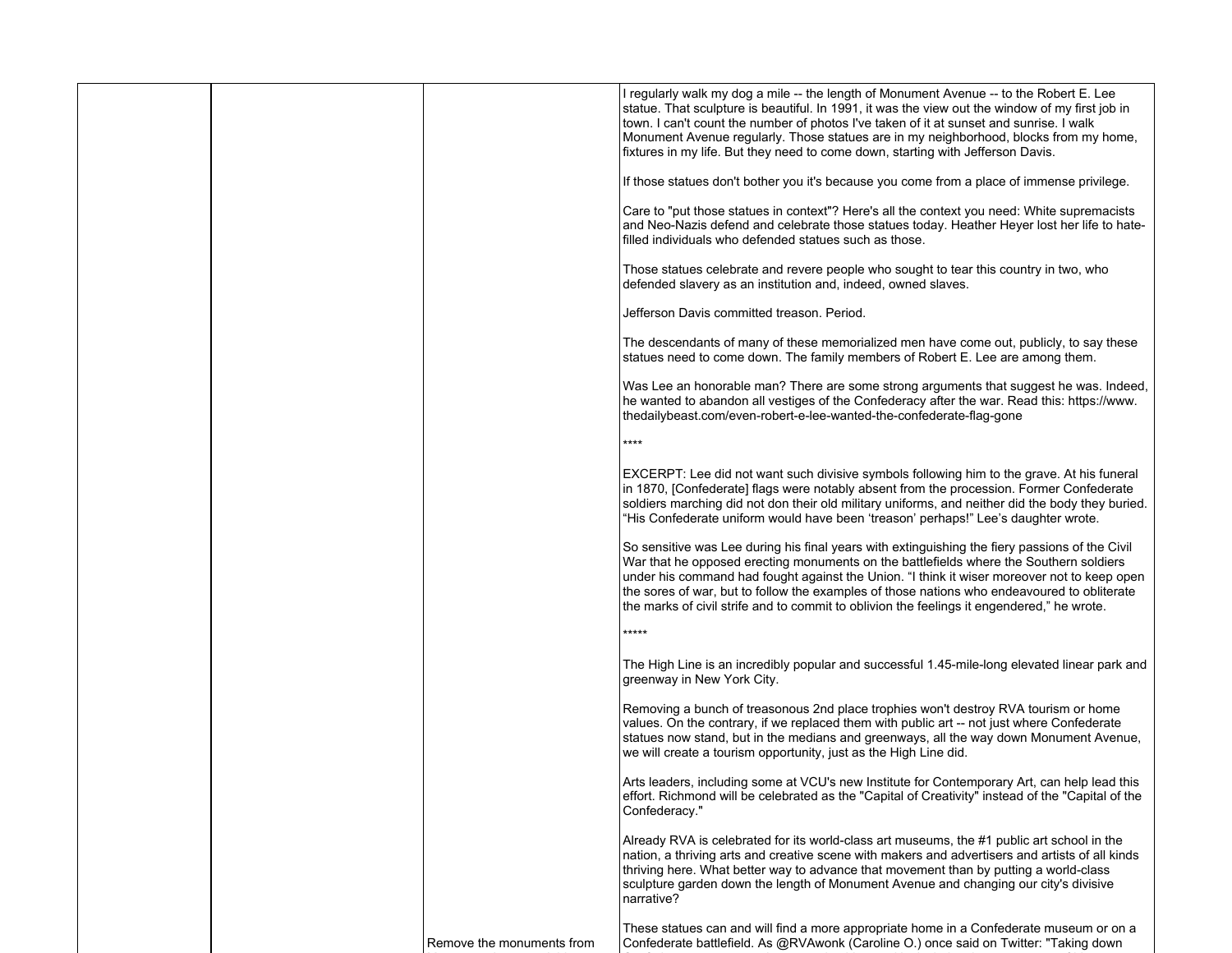| 03/27/2018 14:20:18 Joshua Poteat     | Remove the monuments from<br>Monument Avenue., Add context<br>to the monuments., Add more<br>monuments to Monument<br>Avenue., Relocate the<br>monuments. | This is a difficult job but current and future residents surely appreciate you all addressing this<br>issue. If the monuments aren't relocated or removed (a park with all the monuments together<br>in one small area could be lovely), context needs to be added - actual markers/signs, an<br>official website, billboards, video projectors, et al. Get history professors from local<br>universities who specialize in the Civil War/post-Civil War to write the copy that will appear on<br>said markers. Get architects/designers to design the markers in the most aesthetically<br>pleasing, modern way.<br>My first choice for a new monument addition is Gabriel. It should be one thousand feet tall. |
|---------------------------------------|-----------------------------------------------------------------------------------------------------------------------------------------------------------|-------------------------------------------------------------------------------------------------------------------------------------------------------------------------------------------------------------------------------------------------------------------------------------------------------------------------------------------------------------------------------------------------------------------------------------------------------------------------------------------------------------------------------------------------------------------------------------------------------------------------------------------------------------------------------------------------------------------|
|                                       | Remove the monuments from                                                                                                                                 |                                                                                                                                                                                                                                                                                                                                                                                                                                                                                                                                                                                                                                                                                                                   |
| 03/27/2018 14:24:21 Edith Ridderhof   | Monument Avenue., Add context<br>to the monuments Add more<br>monuments to Monument<br>Avenue., Relocate the<br>monuments.                                | Relocate some (Stuart, Davis, Jackson) and replace with other Virginians. Add context to Lee<br>and maybe Maury. Add more monuments for a variety of eras in Virginia history.                                                                                                                                                                                                                                                                                                                                                                                                                                                                                                                                    |
|                                       | Remove the monuments from<br>Monument Avenue., Add context<br>to the monuments., Add more<br>monuments to Monument<br>Avenue., Relocate the               | Lets relocate the monuments to a historical site, which is NOT on government land. Add<br>some context in their final, more appropriate place, so that they serve as a historical<br>monument of our past.<br>I'd love to see those civil war monuments replaced by revolutionary war monuments, as well                                                                                                                                                                                                                                                                                                                                                                                                          |
| 03/27/2018 14:31:45 Nico Cathcart     | monuments.                                                                                                                                                | as some famous virginians who lead the civil rights movement.                                                                                                                                                                                                                                                                                                                                                                                                                                                                                                                                                                                                                                                     |
| 03/27/2018 14:32:42 Robert Fisher     | Leave the monuments as they<br>are.                                                                                                                       | I believe the Monuments should be left as they are to remind us all and visitors to Richmond<br>that we once differed so far that we had a civil war! May we live in peace and never go there<br>again.                                                                                                                                                                                                                                                                                                                                                                                                                                                                                                           |
| 03/27/2018 14:54:22 Kevin Orlosky     | Remove the monuments from<br>Monument Avenue., Add context<br>to the monuments., Add more<br>monuments to Monument<br>Avenue., Relocate the<br>monuments. | If Richmond wants to be a world-class city it is important that we remove symbols of<br>oppression from our identity. It is also important we don't forget that racism played a large roll<br>in shaping our city so we do not repeat it. The monuments should be taken down. Replaced<br>with new public art that engages and represents the entire community in Richmond. The<br>monuments should be placed somewhere else and given the context of why and when they<br>were erected to intimidate the rise of the black economy in Richmond.                                                                                                                                                                  |
|                                       |                                                                                                                                                           | I believe we should replace the monuments with inclusive and diverse heroes that supported<br>Richmond, even through the adversity of prejudice and discrimination. I would like to see the<br>Confederate leadership moved to a museum to provide the necessary context, but I would<br>like to see Arthur Ashe remain.                                                                                                                                                                                                                                                                                                                                                                                          |
|                                       |                                                                                                                                                           | We need heroes who represent who we are now. I'd like to see Lila Meade Valentine take the<br>place of Jeff Davis. I'd like to see Peter Francisco take the place of Jeb Stuart. I'd like to see<br>the Rev. John Jasper to take the place of Stonewall Jackson. And I'd like to see Maggie<br>Walker take the place of Robert E. Lee.                                                                                                                                                                                                                                                                                                                                                                            |
|                                       | Remove the monuments from<br>Monument Avenue., Relocate the                                                                                               | We have an opportunity now to create a vision of who we can be rather than celebrate the                                                                                                                                                                                                                                                                                                                                                                                                                                                                                                                                                                                                                          |
| 03/27/2018 15:08:01 Terry Menefee Gau | monuments.                                                                                                                                                | division we fought to maintain.                                                                                                                                                                                                                                                                                                                                                                                                                                                                                                                                                                                                                                                                                   |
|                                       |                                                                                                                                                           | These monuments serve to "remember those who lost a struggle to enslave others". Heritage                                                                                                                                                                                                                                                                                                                                                                                                                                                                                                                                                                                                                         |
| 03/27/2018 15:08:19 Timothy Gearles   | Remove the monuments from<br>Monument Avenue., Relocate the<br>monuments.                                                                                 | or not, hate should never be remembered through any celebration. We have museums<br>dedicated to remembering the Holocaust, both good and bad, but you can choose to visit.<br>Leaving these statues makes glorifying past U.S. atrocities compulsory.                                                                                                                                                                                                                                                                                                                                                                                                                                                            |
|                                       |                                                                                                                                                           |                                                                                                                                                                                                                                                                                                                                                                                                                                                                                                                                                                                                                                                                                                                   |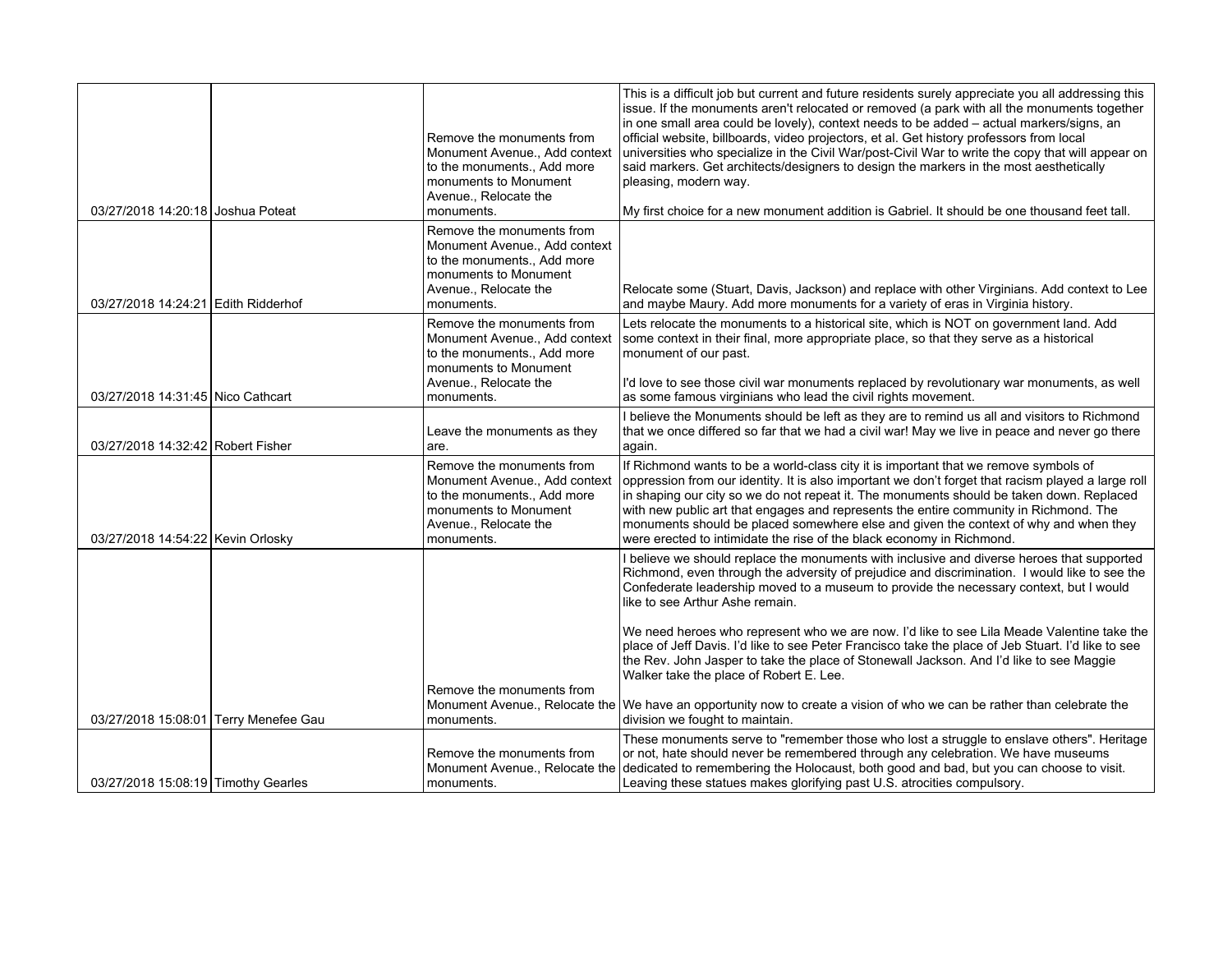|                                      |                                                                                                                               | I moved to Richmond from New Jersey more than seven years ago. When I first saw the<br>monuments. I found them shocking. I called friends from home to share my disbelief as I was<br>looking at them. After being here for a while, I have become a bit desensitized to them but I<br>will always remember my initial shock in seeing them. After discovering them as an outsider<br>and then becoming a Richmond resident, I would favor removal because they give a negative<br>impression of the city.                                                                                                                                                                                                                                               |
|--------------------------------------|-------------------------------------------------------------------------------------------------------------------------------|----------------------------------------------------------------------------------------------------------------------------------------------------------------------------------------------------------------------------------------------------------------------------------------------------------------------------------------------------------------------------------------------------------------------------------------------------------------------------------------------------------------------------------------------------------------------------------------------------------------------------------------------------------------------------------------------------------------------------------------------------------|
|                                      |                                                                                                                               | I would never recommend adding additional statues. I have often thought that there is no<br>way Arthur Ashe would have ever wanted to have a statue of himself mixed among that<br>company. I wouldn't want to see other figures added to Monument Avenue in the same mildly<br>insulting attempt to legitimize statues that were initially erected in the Jim Crow era. I also<br>think an attempt to contextualize the statues would court new controversy.                                                                                                                                                                                                                                                                                            |
| 03/27/2018 15:16:05 Lawrence Rafalko | Remove the monuments from<br>Monument Avenue.                                                                                 | Monument Avenue will still be a beautiful street without the statues. The Confederate history<br>of Richmond can no more be erased by the removal of the statues than it could be preserved<br>by their initial creation.                                                                                                                                                                                                                                                                                                                                                                                                                                                                                                                                |
| 03/27/2018 15:21:10 Rachel Douglas   | Remove the monuments from<br>Monument Avenue., Add context<br>to the monuments., Add more<br>monuments to Monument<br>Avenue. | These multiple options all could work. The main point is to publicly denounce slavery and Jim<br>Crow that is currently celebrated by these monuments, and to publicly support the role that<br>African Americans have played in building this city to be the great city it is, despite all the<br>adversity and institutional racism that exists in our city. Whatever it is, it should be loud and<br>unapologetic - we do not support the legacy of hate and hurt any longer. We celebrate and do<br>our best to uncover the real history so we are not doomed to repeat it. Thank you for your<br>work towards this effort!                                                                                                                          |
|                                      | Remove the monuments from                                                                                                     | The monuments are racist. They were built to intimidate our black residents. Leaving them<br>stand is racist. No amount of 'context' will change the facts that we fought a war for the right<br>to own people. It's an embarrassment to our city. Not to mention the fact that they attract neo-<br>nazis which pose a threat to our citizens.                                                                                                                                                                                                                                                                                                                                                                                                          |
| 03/27/2018 15:43:39 Jessica McLean   | Monument Avenue.                                                                                                              | There are many Virginians worth honoring but they are not Confederates.                                                                                                                                                                                                                                                                                                                                                                                                                                                                                                                                                                                                                                                                                  |
| 03/27/2018 15:56:08   Karen Mullins  |                                                                                                                               | I am not insistent that the monuments *must* be removed but would support any initiative to<br>do so and if they remain, context and diversity balance should be added. That these<br>monuments were erected concurrent with the dawn of Jim Crow is not lost on anyone.                                                                                                                                                                                                                                                                                                                                                                                                                                                                                 |
|                                      |                                                                                                                               | I waver between removal and context. If the choice was leave them as they are or remove, I<br>would say remove.                                                                                                                                                                                                                                                                                                                                                                                                                                                                                                                                                                                                                                          |
|                                      |                                                                                                                               | If, however, we have the freedom to add context, I think that is also a workable solution, but<br>the question is what context, and how should it be added?                                                                                                                                                                                                                                                                                                                                                                                                                                                                                                                                                                                              |
|                                      | Remove the monuments from                                                                                                     | I have two proposals. I agree that some sort of signage that provides context about how,<br>when and why the monuments were put up is important as it sets the record straight. The<br>monuments were put up as a symbol of the power of white supremacy reasserting itself. No<br>plaque with words, however, can equal the monumental status of the statues themselves. In<br>addition to the plaques, I suggest three things: 1) the space around the Lee monument<br>become a site for temporary art installations that juxtaposed with the Lee monument will<br>cause passers-by to reflect on the Lee monument and why it is there; 2) Remove the<br>Jefferson Davis Statue, it is creepy, fictional, and ugly; 3) In place of Davis add a statue. |
| 03/27/2018 16:00:59 Gabriel Reich    | Monument Avenue., Add context<br>to the monuments., Add more<br>monuments to Monument<br>Avenue.                              | Some possibilities for a new statue is one to Sheppard Malory, James Townsend, and Frank<br>Baker, three enslaved men who freed themselves by rowing to Ft. Monroe; or perhaps Mary<br>Elizabeth Bowser an enslaved woman in RVA who spied for the Union. It would be really<br>great if Davis was melted down and that metal used to cast a new statue.                                                                                                                                                                                                                                                                                                                                                                                                 |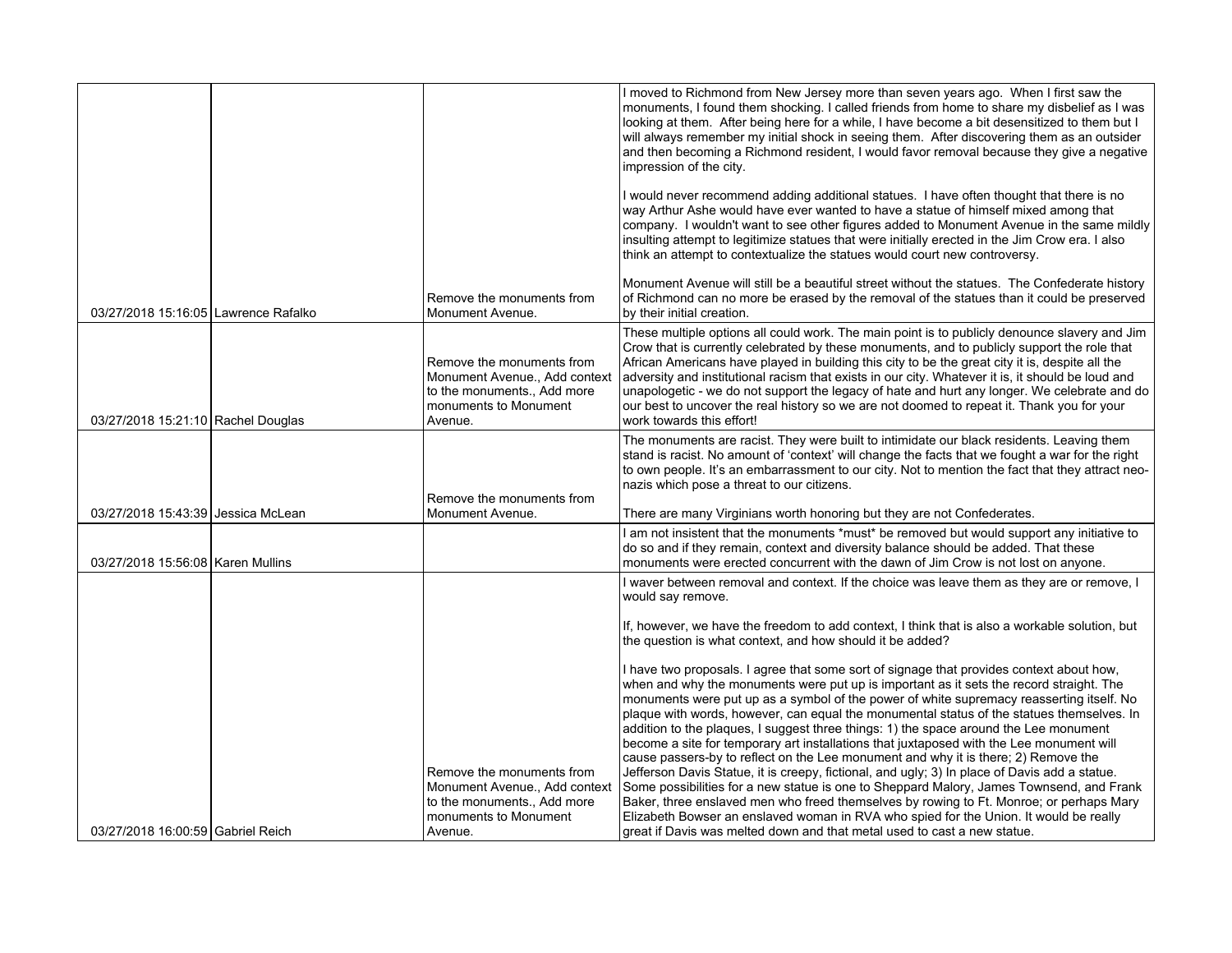|                                       |                                           | Remove the monuments from<br>Monument Avenue Add context                                                              |                                                                                                                                                                                                                                                                                                                                                                                                                                                                                                                                                                                                                                                                                                                                                                                                                                                                                                                          |
|---------------------------------------|-------------------------------------------|-----------------------------------------------------------------------------------------------------------------------|--------------------------------------------------------------------------------------------------------------------------------------------------------------------------------------------------------------------------------------------------------------------------------------------------------------------------------------------------------------------------------------------------------------------------------------------------------------------------------------------------------------------------------------------------------------------------------------------------------------------------------------------------------------------------------------------------------------------------------------------------------------------------------------------------------------------------------------------------------------------------------------------------------------------------|
| 03/27/2018 16:16:20   heather watt    |                                           | to the monuments.                                                                                                     | enough. move them to the museum of the confederacy. time to move on and evolve.                                                                                                                                                                                                                                                                                                                                                                                                                                                                                                                                                                                                                                                                                                                                                                                                                                          |
| 03/27/2018 16:21:01 Ann Furniss       |                                           |                                                                                                                       | Remove the riders; keep the horses. Statues are lovely and the horses aren't guilty.                                                                                                                                                                                                                                                                                                                                                                                                                                                                                                                                                                                                                                                                                                                                                                                                                                     |
|                                       | 03/27/2018 16:45:32 Karen Elizabeth Kelly | Add context to the monuments<br>Add more monuments to<br>Monument Avenue.                                             | Add plaques to describe why and when these monuments were erected. The state should<br>help pay for this.<br>Add statues of other Richmond or Virginia notables to keep Monument Ave the important<br>tourist attraction it is today. They should be paid for by groups who want to sponsor this new<br>art, not the city! Until education, transportation and housing issues are corrected, new statues<br>must be privately funded!!                                                                                                                                                                                                                                                                                                                                                                                                                                                                                   |
| 03/27/2018 16:51:33 Mike Harrell      |                                           | Relocate the monuments.                                                                                               | Relocate to Tredegar.                                                                                                                                                                                                                                                                                                                                                                                                                                                                                                                                                                                                                                                                                                                                                                                                                                                                                                    |
| 03/27/2018 17:05:24 Tracey St. Peter  |                                           | Remove the monuments from<br>Monument Avenue Add more<br>monuments to Monument<br>Avenue., Relocate the<br>monuments. | The monuments were installed to assert White dominance, well after the Cilvil War had<br>eneded. They perpetuate a false narative. They need to go. They have also recently been<br>used by white supremistist hate groups to raily around. I would love for them to be reinstaled<br>at another site, where protests and railies are easy to prevent. As it is they are beacons of<br>hate, displyed prominately as if we don't know or care that they are actualy hateful<br>propaganda. The new site would alow viewing with context provided. Context as to who<br>instaled them and the agenda behind that.<br>The original sin of slavery must be delt with to clean the soul of Richmond. Moving the<br>monuments from the heart of the city would go a long way in making Richmond a better city.<br>It is time to do the right thing and move our city into the present with a clear road toward the<br>future. |
| 03/27/2018 17:06:53 Alysia Cw         |                                           | Relocate the monuments.                                                                                               | Move them to a historical context or landmark.                                                                                                                                                                                                                                                                                                                                                                                                                                                                                                                                                                                                                                                                                                                                                                                                                                                                           |
| 03/27/2018 17:12:07 Susan Kang        |                                           | Relocate the monuments.                                                                                               | The Confederate statues belong in a museum/historical setting.<br>They negate positive aspirations of the people of Richmond, Virginia.<br>To be honest, I feel, literally, sick when I pass by them, because I<br>cannot forget the horrendous human suffering caused by the Civil War<br>Best regards,<br>Susan Jones Kang                                                                                                                                                                                                                                                                                                                                                                                                                                                                                                                                                                                             |
| 03/27/2018 17:36:23 Melina Bezirdijan |                                           | Remove the monuments from<br>Monument Avenue.                                                                         | www.sah.org/publications-and-research/sah-blog/sah-blog/2017/09/13/confederate-<br>monuments-and-civic-values-in-the-wake-of-charlottesville                                                                                                                                                                                                                                                                                                                                                                                                                                                                                                                                                                                                                                                                                                                                                                             |
| 03/27/2018 17:41:39 Lora Toothman     |                                           | Remove the monuments from<br>Monument Avenue.                                                                         | I'm a descendant of people who owned enslaved people, and deeply believe that there is no<br>room for the celebration of slavery, Jim Crow, and/or Massive Resistance in Richmond. The<br>Confederate Generals memorialized on Monument Avenue were traitors to the United States.<br>The CSA were liable not only for the blood of the men who fought in its army, but for that of<br>the enslaved people on whose backs the South's economy was built. Remove those<br>Monuments and raise new ones to the enslaved people who built Richmond, to the Native<br>Americans whom we Europeans decimated, to women like Elizabeth Van Lew, who did what<br>was right.                                                                                                                                                                                                                                                     |
| 03/27/2018 17:44:08   Katarina Spears |                                           | Remove the monuments from<br>Monument Avenue.                                                                         | It's time for Richmond to enter the 21st century.                                                                                                                                                                                                                                                                                                                                                                                                                                                                                                                                                                                                                                                                                                                                                                                                                                                                        |
| 03/27/2018 18:00:39 Frye David        |                                           | Add context to the monuments.                                                                                         | I propose making them all into public pay toilets. Let all blacks use them for free and all<br>whites pay double.                                                                                                                                                                                                                                                                                                                                                                                                                                                                                                                                                                                                                                                                                                                                                                                                        |
| 03/27/2018 18:10:55 Samantha Brown    |                                           | Remove the monuments from<br>Monument Avenue., Relocate the<br>monuments.                                             | Relocate the monuments to a museum                                                                                                                                                                                                                                                                                                                                                                                                                                                                                                                                                                                                                                                                                                                                                                                                                                                                                       |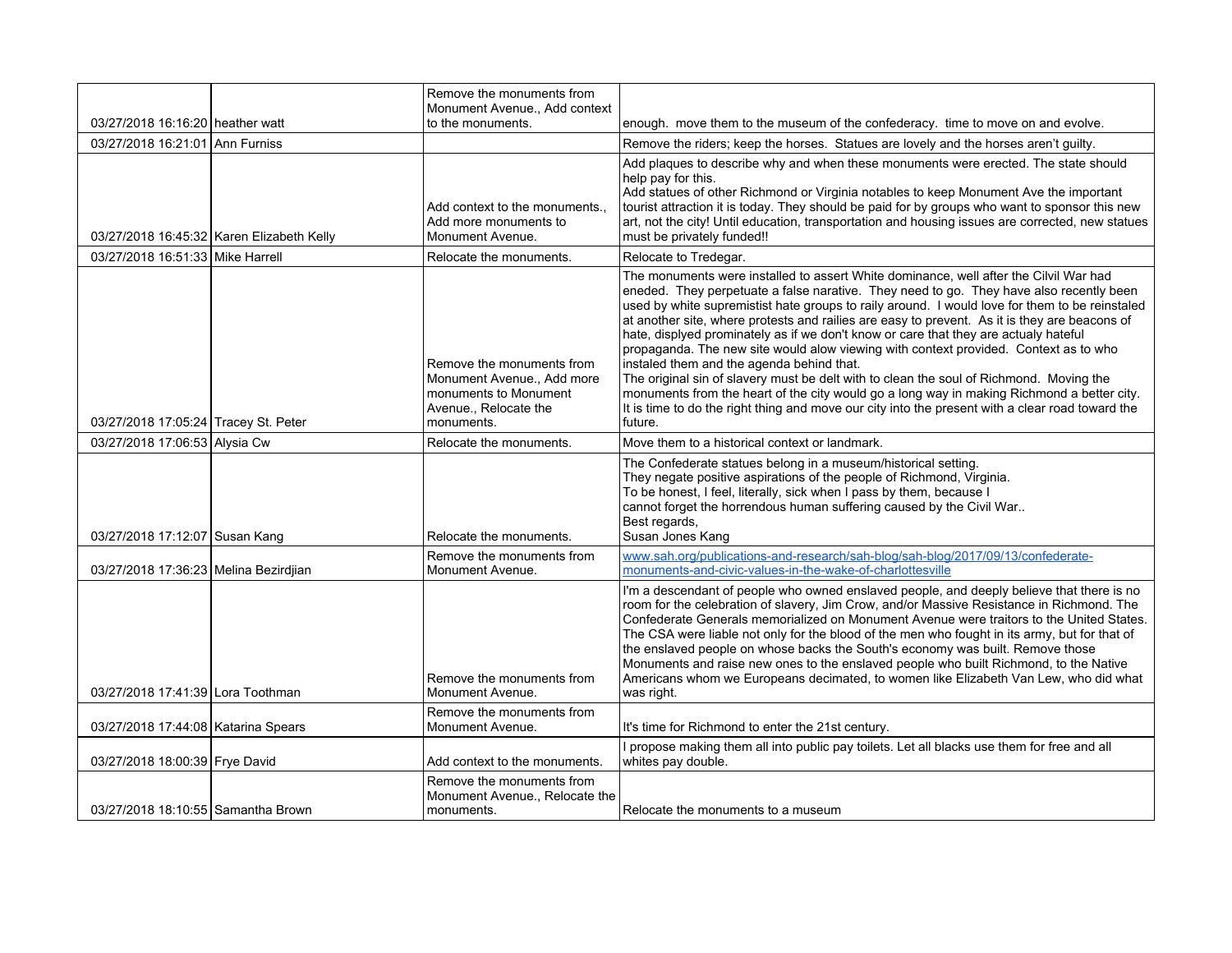|                                        | Leave the monuments as they<br>are., Add context to the                                                               |                                                                                                                                                                                                                                                                                                                                                                                                                                                                                                                                                                                                                                                                                                                                                                          |
|----------------------------------------|-----------------------------------------------------------------------------------------------------------------------|--------------------------------------------------------------------------------------------------------------------------------------------------------------------------------------------------------------------------------------------------------------------------------------------------------------------------------------------------------------------------------------------------------------------------------------------------------------------------------------------------------------------------------------------------------------------------------------------------------------------------------------------------------------------------------------------------------------------------------------------------------------------------|
| 03/27/2018 18:12:02 Alison Auth        | monuments.                                                                                                            | History is a wise teacher. Let's use it. Add context to the monuments.                                                                                                                                                                                                                                                                                                                                                                                                                                                                                                                                                                                                                                                                                                   |
| 03/27/2018 18:17:56 Elizabeth Dickie   | Add more monuments to<br>Monument Avenue.                                                                             | The war happened, we cannot erase that. So add to the monuments. Maggie Walker,<br>James Armistead Lafayette, Mary Elizabeth Bowser, and more. Tell everyone's story.                                                                                                                                                                                                                                                                                                                                                                                                                                                                                                                                                                                                    |
| 03/27/2018 18:27:16 Heidi Rugg         | Remove the monuments from<br>Monument Avenue Add more<br>monuments to Monument<br>Avenue., Relocate the<br>monuments. | It is unacceptable that these monuments remain in such prominent positions. I have talk to<br>my African-American friends and fervently believe that Removing the statues will catapult a<br>healing process that has long been ignored.                                                                                                                                                                                                                                                                                                                                                                                                                                                                                                                                 |
| 03/27/2018 18:33:26 Dolores Fitzgerald | Remove the monuments from<br>Monument Avenue.                                                                         | These statues were erected with the intent to oppress black people and elevate white<br>supremacy; to symbolize and maintain the 'spirit' of slavery. The people depicted among<br>them fought as traitors against our nation. They have no justification being on public lands<br>and no justification being protected and regarded as 'monuments' or icons of the state. They<br>must come down. To leave them up (even with added context) would indicate to the world<br>that this city / this commonwealth / this government wishes to continue the false narratives<br>concerning its role in slavery of the past and wishes to carry forward the ideas of racism into<br>the future.                                                                              |
| 03/27/2018 19:31:07 Thea Brown         | Remove the monuments from<br>Monument Avenue., Relocate the<br>monuments.                                             | As a white women with a Black husband and biracial child, it saddens me to see the people<br>that fought against the United States and for the continued enslavement of Black people<br>gloried on Monument Avenue. There are so many noteworthy Richmonders we could<br>celebrate instead                                                                                                                                                                                                                                                                                                                                                                                                                                                                               |
| 03/27/2018 20:03:10 Jessica Scalin     | Remove the monuments from<br>Monument Avenue.                                                                         | The monuments celebrate racism. It's sad that Richmond is so behind on this matter<br>considering all that is happening in the States. Richmond should show that they too are<br>leaders in diversity and are strong in standing against oppression. I'm embarrassed that this<br>hasn't happened yet & that I see African American leaders in this community being ok with<br>them still standing. I'm a white woman & I know they should come down; they should have<br>never been put up on pedestals in the first place.                                                                                                                                                                                                                                             |
| 03/27/2018 20:28:12 Joan Oberle        | Relocate the monuments.                                                                                               | Relocate to a museum where context can be added.                                                                                                                                                                                                                                                                                                                                                                                                                                                                                                                                                                                                                                                                                                                         |
| 03/27/2018 20:33:23 Rob Larsen         | Add context to the monuments<br>Add more monuments to<br>Monument Avenue.                                             | I support adding context to the existing monuments as well as adding additional monuments<br>that reflect the diversity of our Richmond citizens.                                                                                                                                                                                                                                                                                                                                                                                                                                                                                                                                                                                                                        |
| 03/27/2018 20:57:34 Nicholas Shipman   | Remove the monuments from<br>Monument Avenue.                                                                         | While I approve of the mayor's proposal to add material contextualizing the monuments as an<br>expression of incremental progress, I believe that ultimately the monuments will have to be<br>removed. Hopefully a museum will want them. In any case, they should be removed for the<br>same reason that the Allies removed monuments of Hitler and other prominent Nazis from<br>across the former territories of the Third Reich. There is no convincing reason for taxpayer<br>money to be apportioned to the glorification of defeated foes who sought to destroy our<br>country. I would much prefer that my tax dollars be used for schools, where children can learn<br>about the Confederacy from actual history textbooks rather than from vainglorious idols. |
| 03/27/2018 21:05:36 Lisa Fleming       | Remove the monuments from<br>Monument Avenue.                                                                         | I was shocked when we moved to Virginia and saw these monuments. We should not honor<br>these men. We should not forget our past either; the stories of these men belong in a<br>museum.                                                                                                                                                                                                                                                                                                                                                                                                                                                                                                                                                                                 |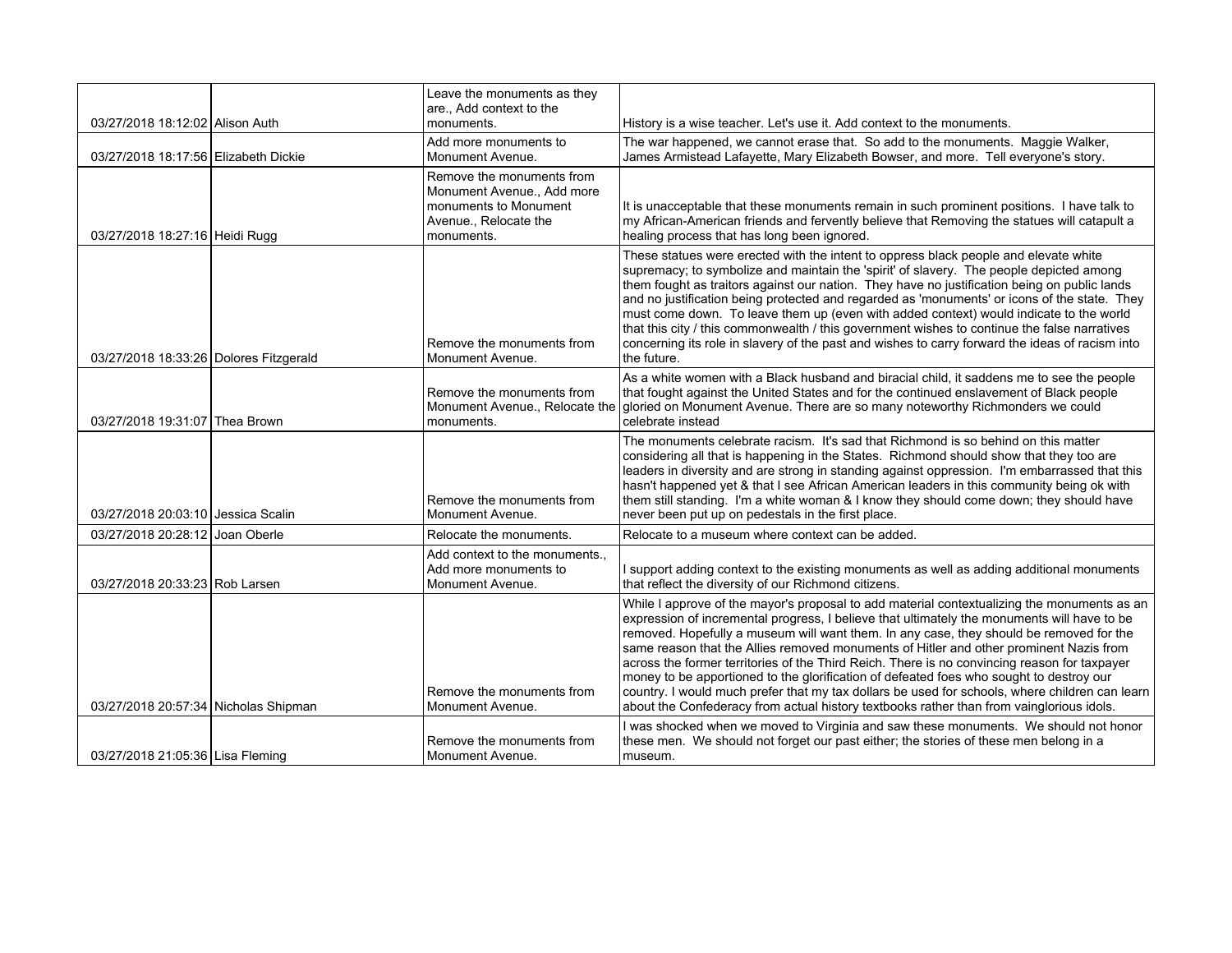| 03/27/2018 21:10:28 Cate Fitt        | Remove the monuments from<br>Monument Avenue., Add context<br>to the monuments., Relocate the<br>monuments.             | The Confederate monuments were installed well after the Civil War. They were<br>commissioned and put there to glorify a revisionist version of history, the Lost Cause. The<br>reason for secession was preservation of slavery, not states' rights.<br>The monuments should be removed and placed somewhere that their true purpose can be<br>exposed and explained.<br>Whilyyou are at it, replace the Christopher Columbus statue by the Byrd Park tennis courts<br>with the Arthur Ashe statue.<br>Bring Monument Avenue into the 21st Century and help Richmond to become a place where<br>we can speak honestly about the past.                                                                                                                                                                                                                                                                                                                                                                                                                                                                                                                                                                                                                                                                                                                                             |
|--------------------------------------|-------------------------------------------------------------------------------------------------------------------------|-----------------------------------------------------------------------------------------------------------------------------------------------------------------------------------------------------------------------------------------------------------------------------------------------------------------------------------------------------------------------------------------------------------------------------------------------------------------------------------------------------------------------------------------------------------------------------------------------------------------------------------------------------------------------------------------------------------------------------------------------------------------------------------------------------------------------------------------------------------------------------------------------------------------------------------------------------------------------------------------------------------------------------------------------------------------------------------------------------------------------------------------------------------------------------------------------------------------------------------------------------------------------------------------------------------------------------------------------------------------------------------|
| 03/27/2018 21:11:43 Brandon Simmons  | Remove the monuments from<br>Monument Avenue.                                                                           | Richmond needs to take a lead in telling a truthful story of the confederacy, slavery, and the<br>civil war. The only appropriate thing is to remove them or radically alter (destroy) them in<br>place.                                                                                                                                                                                                                                                                                                                                                                                                                                                                                                                                                                                                                                                                                                                                                                                                                                                                                                                                                                                                                                                                                                                                                                          |
| 03/27/2018 21:44:51 Bill Loving      | Add context to the monuments<br>Add more monuments to<br>Monument Avenue.                                               | In general I think the monuments should stay; however, the Commission should consider<br>moving the Davis Monument, which seems to be most focused on glorifying the Confederacy,<br>to a museum setting and creating a new monument in its place. If that is not practical, a<br>monument facing it dealing with the struggle against Jim Crow/segregation might be<br>appropriate.                                                                                                                                                                                                                                                                                                                                                                                                                                                                                                                                                                                                                                                                                                                                                                                                                                                                                                                                                                                              |
| 03/27/2018 21:54:29 Nancy Carnan     | Remove the monuments from<br>Monument Avenue., Relocate the<br>monuments.                                               | I believe the monuments should be moved to a Civil War battlefield. I do not want<br>monuments celebrating people who worked to maintain their privileged livelihoods on the<br>often broken backs of men, women and children to represent my city. Given that these<br>statues were erected during the era of Jim Crow, when white supremacists in the south were<br>fighting to maintain apartheid here, they have no place in a city dedicated to increasing<br>diversity and community. What are we saying to our black friends and neighbors when these<br>white men are lauded? And how could we "contextualize" these monuments, except by<br>building tributes to the hundreds of thousands (of men beaten, tortured, and killed and<br>women raped with their children torn out of their arms, and children abused) so high that<br>these men are completely hidden by the consequences of their behaviors<br>We have the #1 public Sculpture department here at VCU. Let us replace these Civil War<br>statues with those created by our award winning sculpture department!! Let us create<br>statues reflecting the goals to which we aspire - images of problem-solvers and community<br>leaders raising up everyone in our community!<br>Germany demolished all statues of Hitler after WWII. We should at the very least remove<br>these statues to a battlefield. |
| 03/27/2018 21:59:19 Jennifer Robles  | Remove the monuments from<br>Monument Avenue.                                                                           | These statues represent an extreme distortion of history that must be corrected. They need to<br>be removed to heal this cities divide, which exists!                                                                                                                                                                                                                                                                                                                                                                                                                                                                                                                                                                                                                                                                                                                                                                                                                                                                                                                                                                                                                                                                                                                                                                                                                             |
| 03/27/2018 22:49:38 Joanna Pipes     | Add context to the monuments.,<br>Add more monuments to<br>Monument Avenue., Relocate the<br>monuments.                 | I favor relocation to private property.                                                                                                                                                                                                                                                                                                                                                                                                                                                                                                                                                                                                                                                                                                                                                                                                                                                                                                                                                                                                                                                                                                                                                                                                                                                                                                                                           |
| 03/28/2018 1:03:58 Rachael Belliveau | Remove the monuments from<br>Monument Avenue.                                                                           | I think there is no excuse for these to still be up.                                                                                                                                                                                                                                                                                                                                                                                                                                                                                                                                                                                                                                                                                                                                                                                                                                                                                                                                                                                                                                                                                                                                                                                                                                                                                                                              |
| 03/28/2018 7:07:53 Carol Schall      | Remove the monuments from<br>Monument Avenue., Add more<br>monuments to Monument<br>Avenue., Relocate the<br>monuments. | It is time to bid the old Richmond farewell and embrace RVA, a vibrant, diverse, welcoming<br>city!                                                                                                                                                                                                                                                                                                                                                                                                                                                                                                                                                                                                                                                                                                                                                                                                                                                                                                                                                                                                                                                                                                                                                                                                                                                                               |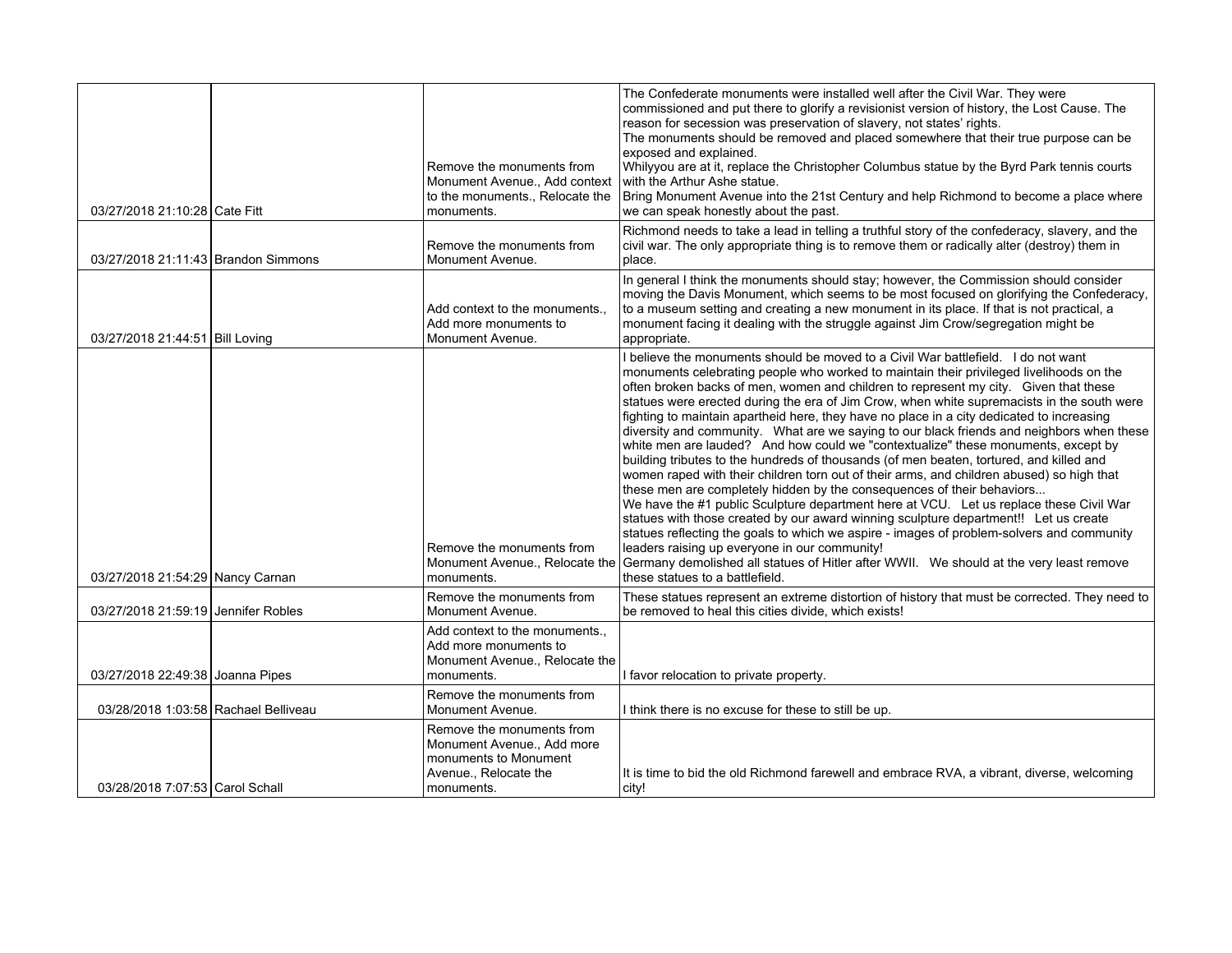|                                    | 03/28/2018 8:44:06 Christopher Corbett | Remove the monuments from<br>Monument Avenue., Add context<br>to the monuments., Relocate the<br>monuments. | As a child, my family drove down Monument Ave often. A game we played was naming the<br>monuments. One day I asked "Who's sitting on Lee?" That was a child's mind. Now at 53, my<br>mind has developed and I now see the real reason these monuments were erected. The glory<br>of racism is what is represented! As a lifelong Richmonder, I say they have to goRichmond<br>must finally heal from Civil War and it's racist legacy,                                                                                                                                                                                                                                                                                                                                                                                                                                                                                                                          |
|------------------------------------|----------------------------------------|-------------------------------------------------------------------------------------------------------------|-----------------------------------------------------------------------------------------------------------------------------------------------------------------------------------------------------------------------------------------------------------------------------------------------------------------------------------------------------------------------------------------------------------------------------------------------------------------------------------------------------------------------------------------------------------------------------------------------------------------------------------------------------------------------------------------------------------------------------------------------------------------------------------------------------------------------------------------------------------------------------------------------------------------------------------------------------------------|
| 03/28/2018 9:20:57 Kathryn Oti     |                                        | Add context to the monuments.<br>Add more monuments to<br>Monument Avenue., Relocate the<br>monuments.      | I'm a 30 year Fan resident and I lived in a house for 10 years overlooking the Lee Monument.<br>I'm also a Certified Historic Preservationist and a Realtor who works primarily in historic<br>neighborhoods. I think that most of the monuments should be moved to a museum sight. I<br>would like to see the ICA, VMFA and the creative community in Richmond come up with<br>appropriate public art for the spaces where the monuments now reside. I think it would be ok<br>to keep just one monument to the civil war traitors and provide historical context in the form of<br>signage explaining who it is and why it was put there. The rest of the avenue should celebrate<br>positive history-makers from our shared heritage in Richmond along with other important<br>features of our city such as THE ARTS, EDUCATION, BUSINESS, ARCHITECTURE, THE<br>JAMES RIVER, EMANCIPATION, OUR 7 HILLS, etc. The monuments don't have to be about<br>people. |
| 03/28/2018 9:33:36 penelope greene |                                        | Leave the monuments as they<br>are.                                                                         | i don't support slavery. but i lived almost my whole life in richmond and i have always thought<br>monument avenue was beautiful. i thought adding the arthur ashe monument was awkward<br>and out of place. it's too modern to be grouped with the others. i'd relocate that one if i could.<br>the others represent our history, right or wrong. those were the armies' heroes at the time of<br>the war. they may have lost, or been in the wrong, but they stood up for their side of the<br>argument and sacrificed a lot or everything for something they believed in. i think they should<br>stay where they are as a testament to the lives of the men who fought for their country.                                                                                                                                                                                                                                                                    |
| 03/28/2018 9:51:03 Melissa Linkous |                                        | Remove the monuments from<br>Monument Avenue.                                                               | These monuments hurt people. They are not monuments to remember soldiers or lives lost.<br>They were erected to belittle and suppress. A city should have the courage to change things<br>that represent intolerance. Place them in a museum if you think they should be preserved or<br>sell them and put the money into schools, parks, police, etc. I would love to see monuments<br>that represent the beauty of this city - ciivil rights leaders, artistic sculptures to represent our<br>thriving art scene, nature sculptures of native species of plants and animals, fountains, etc. I<br>know that there are many sides to this issue, but the core of the decision should be with the<br>feelings and hearts of people Why would you continue to have huge statements in your city<br>that are hurtful to your residents? You can change it.                                                                                                        |
| 03/28/2018 9:51:40 David Shea      |                                        | Add context to the monuments.                                                                               | I love sculpture, I love Mounment Ave, what I don't love are the Generals. This is my plan,<br>my advice, "remove the generals, leave the horses". The horses represent the best of the<br>Civil War, the sacrifice the of 1.5 million horse and mules made in service to there human<br>friends. Every horse slaughtered in that war had a human name given to that horse by the<br>human that rode it. It's time we celebrated that bond.<br>It's the horses that make the Moument Ave sculptures so beautiful, not the Generals.<br>Remove the Generals leave the Horses.                                                                                                                                                                                                                                                                                                                                                                                    |
| 03/28/2018 10:16:12 Kristin Reed   |                                        | Remove the monuments from<br>Monument Avenue.                                                               | In a historical moment when cities across the country have rightly rethought their decision to<br>memorialize the individuals who fought for the right to enslave others, it is disheartening to<br>see Richmond focus its energies on something so euphemistic as "adding context." Our<br>monuments do not tell us an unedited version of history, they tell us how we wish to<br>remember our shared past in the context of our present. They tell us who we wish to be. I do<br>not wish to be a city that idolizes a racist history.                                                                                                                                                                                                                                                                                                                                                                                                                       |
| 03/28/2018 11:11:32   rhea calpeno |                                        | Add context to the monuments.                                                                               | Thank you!                                                                                                                                                                                                                                                                                                                                                                                                                                                                                                                                                                                                                                                                                                                                                                                                                                                                                                                                                      |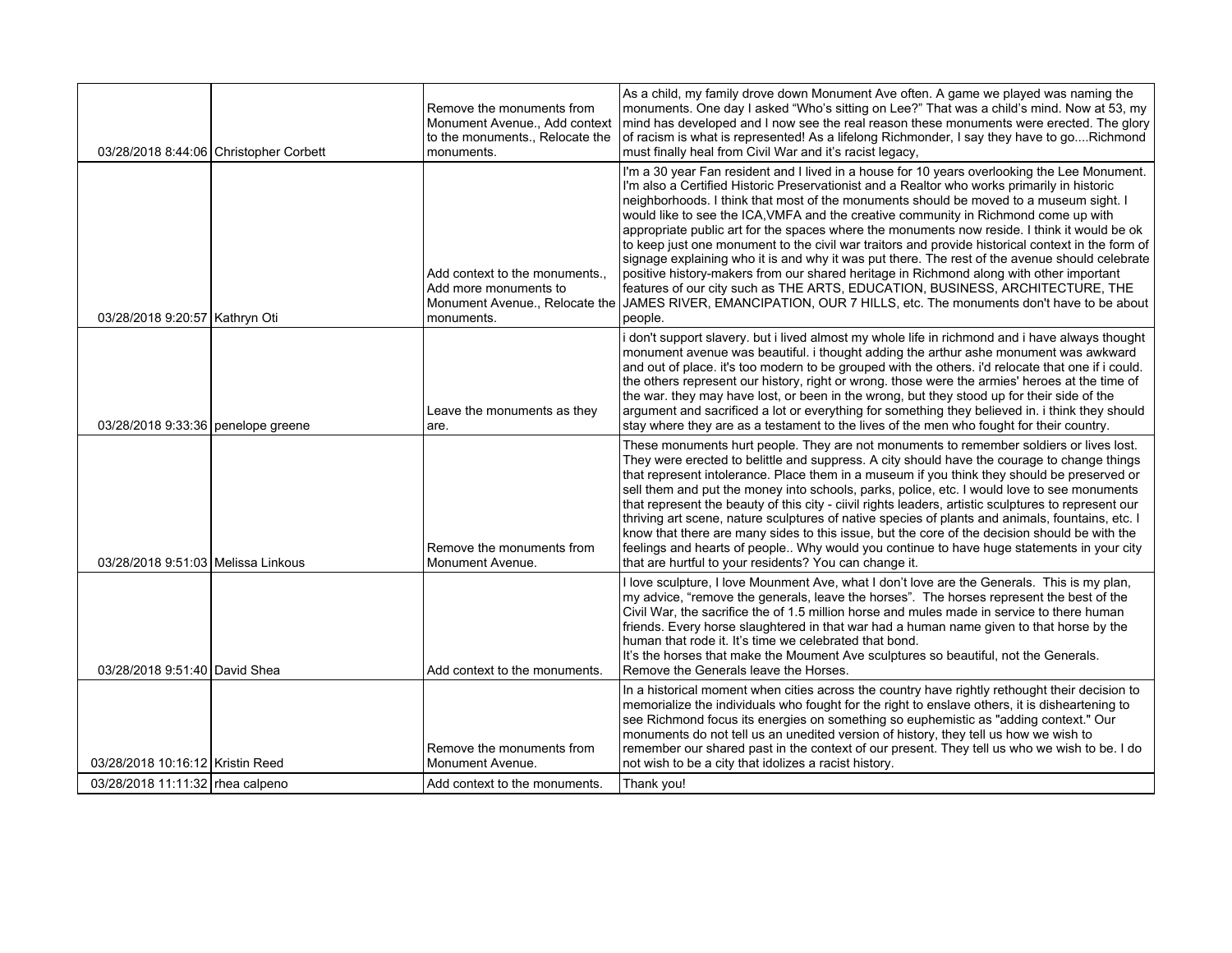|                                        | Remove the monuments from<br>Monument Avenue., Add context<br>to the monuments., Add more                                                                 | 1. Acknowledge that the CSA was created to preserve slavery and white supremacy<br>explicitly. Add either plaques to the states noting such or have re statues removed.                                                                                                                                                                                                                                                                                                                                                                                                                                                                                                                                                                                                                                                                                                                                                                                                                                                                                                                                                                                                                                                                                                                                                                                                                                                                                                                                                                                                                                                                                                                                                                                                                                                                                                                                                                                                                                                                                                                                                                                                                                     |
|----------------------------------------|-----------------------------------------------------------------------------------------------------------------------------------------------------------|-------------------------------------------------------------------------------------------------------------------------------------------------------------------------------------------------------------------------------------------------------------------------------------------------------------------------------------------------------------------------------------------------------------------------------------------------------------------------------------------------------------------------------------------------------------------------------------------------------------------------------------------------------------------------------------------------------------------------------------------------------------------------------------------------------------------------------------------------------------------------------------------------------------------------------------------------------------------------------------------------------------------------------------------------------------------------------------------------------------------------------------------------------------------------------------------------------------------------------------------------------------------------------------------------------------------------------------------------------------------------------------------------------------------------------------------------------------------------------------------------------------------------------------------------------------------------------------------------------------------------------------------------------------------------------------------------------------------------------------------------------------------------------------------------------------------------------------------------------------------------------------------------------------------------------------------------------------------------------------------------------------------------------------------------------------------------------------------------------------------------------------------------------------------------------------------------------------|
|                                        | monuments to Monument<br>Avenue., Relocate the                                                                                                            | 2. Add statues to John Brown, and Nat Turner.                                                                                                                                                                                                                                                                                                                                                                                                                                                                                                                                                                                                                                                                                                                                                                                                                                                                                                                                                                                                                                                                                                                                                                                                                                                                                                                                                                                                                                                                                                                                                                                                                                                                                                                                                                                                                                                                                                                                                                                                                                                                                                                                                               |
| 03/28/2018 11:12:33 Philip G           | monuments.                                                                                                                                                | 3. Yes                                                                                                                                                                                                                                                                                                                                                                                                                                                                                                                                                                                                                                                                                                                                                                                                                                                                                                                                                                                                                                                                                                                                                                                                                                                                                                                                                                                                                                                                                                                                                                                                                                                                                                                                                                                                                                                                                                                                                                                                                                                                                                                                                                                                      |
| 03/28/2018 11:19:02 Lesley Weatherford | Leave the monuments as they<br>are., Add context to the<br>monuments.                                                                                     | Add context or not, really doesn't matter to me but it couldn't hurt as many people have no<br>idea what they are looking at. The folks who want them down were a very small group of<br>people that influenced others to be on the team of the day in that opinion, as is so often how<br>these things gain power. The relevance is not, to me, in the realm of what needs to be paid<br>attention to right now. It just does not seem that important in the grand scheme of issues<br>going on right now.                                                                                                                                                                                                                                                                                                                                                                                                                                                                                                                                                                                                                                                                                                                                                                                                                                                                                                                                                                                                                                                                                                                                                                                                                                                                                                                                                                                                                                                                                                                                                                                                                                                                                                 |
|                                        | Remove the monuments from                                                                                                                                 | I attended VCU for 9 years and continue to work there part-time doing research and teaching.<br>I now live in Hanover and commute to the city due to family concerns, but VCU and<br>Richmond are an integral part of my community. I have been attending school board<br>meetings in Hanover as they have discussed possibly changing the names of schools named<br>after Confederates. For those against changing the names (including some school board<br>members), there seems to be little empathy for what it must be like (and, they heard and read<br>many heart wrenching stories) for students whose ancestors were enslaved to attend those<br>schools. Clearly those for and against were talking right past each other. Listening to the<br>various points of view and hearing all the misinformation (and missing information/context),<br>made it abundantly clear to me that we have not done the work we need to do to move<br>past/forward from the legacy of slavery. I know many in Richmond are doing this work, but<br>how can we fully move forward when statues honoring those who committed treason, who<br>supported slavery exist? We need to make the statement that we want to move forward,<br>address these issues. We need to build trust that we are committed to that. Removing the<br>statues is an essential step in that process. We can problem solve the related issues once we<br>have made that decision. We can look to how other countries with histories of similar<br>atrocities handled their statues and reconciliation afterwards. Clearly, removing the statues<br>does not amount to erasing history. Instead, it is a way of truly acknowledging it. We can find<br>ways to improve our understanding of the history - all aspects of it, not just a one-sided view.<br>We can look to what others have done there too. There are some beautiful and healing<br>approaches that we could use. Many are talking about the costs associated with removing the<br>statues, but we can figure out how to manage those (after subtracting the costs associated<br>with maintenance). Perhaps donations could be procured. We must also consider the costs of |
| 03/28/2018 11:27:55 Teresa Parr        | Monument Avenue.                                                                                                                                          | keeping them - human and financial. Let's not leave this to our kids.                                                                                                                                                                                                                                                                                                                                                                                                                                                                                                                                                                                                                                                                                                                                                                                                                                                                                                                                                                                                                                                                                                                                                                                                                                                                                                                                                                                                                                                                                                                                                                                                                                                                                                                                                                                                                                                                                                                                                                                                                                                                                                                                       |
| 03/28/2018 16:51:57 Mary Coiner        | Remove the monuments from<br>Monument Avenue., Add context<br>to the monuments., Add more<br>monuments to Monument<br>Avenue., Relocate the<br>monuments. | I think the monuments should be moved to historically appropriate places, such as<br>Appomattox for Robert E. Lee or a battlefield for Stonewall Jackson. An informative plaque<br>could be placed where the monument was, telling about that person's role in history and<br>where the monument was moved to. In their place could be monuments to African<br>Americans or others who made significant contributions to civil rights and racial equality. We<br>already have Arthur Ashe. Possible additions could be Barack Obama, Jackie Robinson,<br>Harriet Tubman, Thurgood Marshall, Abraham Lincoln. This would be a fitting replacement,<br>and we would still have a wonderful Monument Avenue. Thanks for the<br>opportunity to share my thoughts.                                                                                                                                                                                                                                                                                                                                                                                                                                                                                                                                                                                                                                                                                                                                                                                                                                                                                                                                                                                                                                                                                                                                                                                                                                                                                                                                                                                                                                               |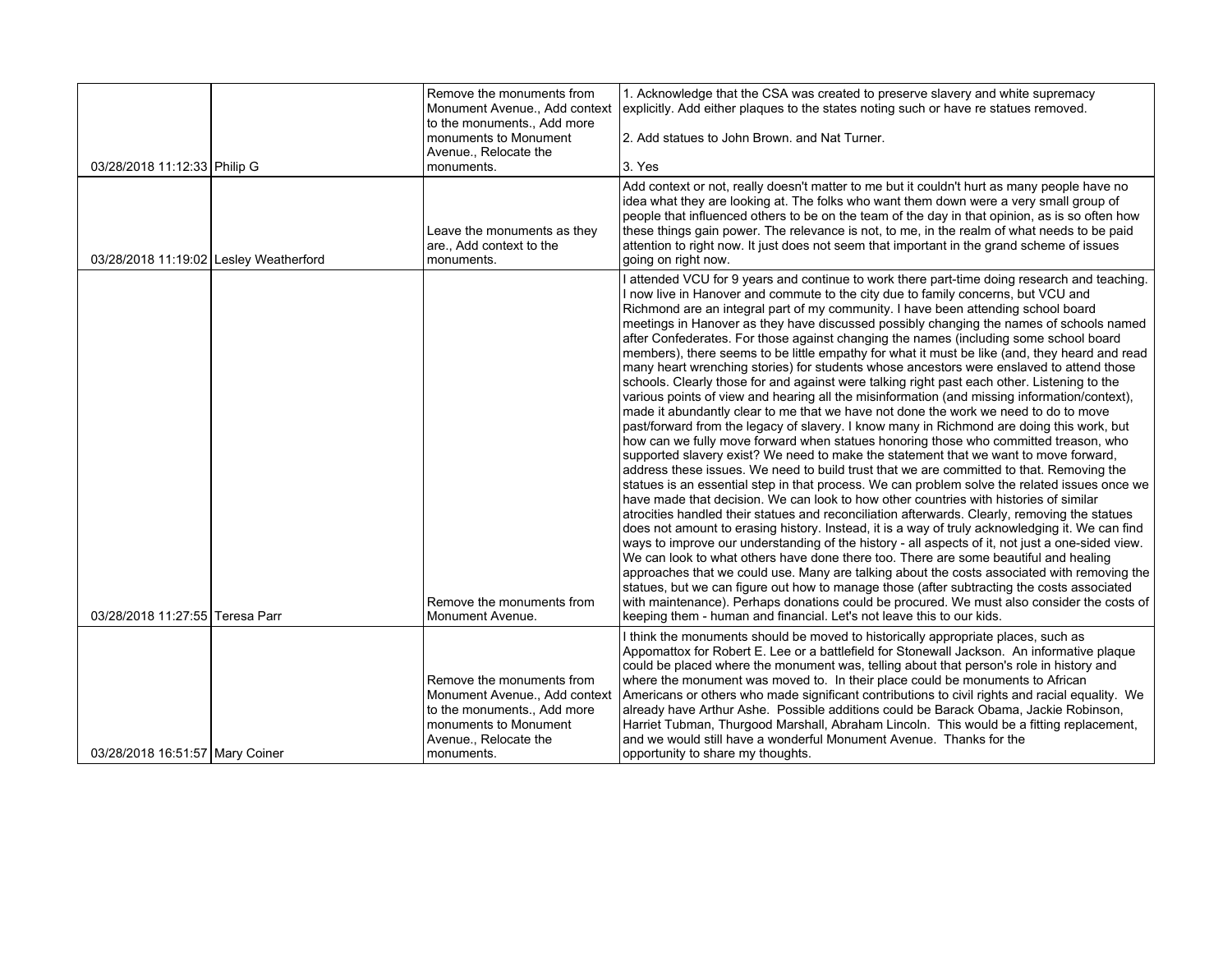|                                     |                                               | At the end of the day, the statues are really a matter of credible manners and good taste,<br>aen't they? It's a matter of basic friendliness, towards neighbors sharing a common home. If<br>your daddy tries to kill my daddy, I really do want to believe you're personally sorry for what<br>your daddy did. I want to believe you're sorry so we can be friends, maybe go bowling, make<br>Big Lebowski references, and see who does a better Sam Elliot impression.<br>But I can't believe you are sorry for trying to kill my daddy when you're keeping a big statue in<br>front of the house, celebrating your daddy for that time he tried to kill my daddy, especially<br>when it's a house where we both live and pay bills. That doesn't look like something people<br>do when they're sorry. That doesn't look like something people do when they who wants to be<br>friends.                                                                                                                                                                                                   |
|-------------------------------------|-----------------------------------------------|----------------------------------------------------------------------------------------------------------------------------------------------------------------------------------------------------------------------------------------------------------------------------------------------------------------------------------------------------------------------------------------------------------------------------------------------------------------------------------------------------------------------------------------------------------------------------------------------------------------------------------------------------------------------------------------------------------------------------------------------------------------------------------------------------------------------------------------------------------------------------------------------------------------------------------------------------------------------------------------------------------------------------------------------------------------------------------------------|
|                                     |                                               | I want to believe your daddy's attempt to kill my daddy is behind us because you personally<br>seem cool, like somebody who might be a cool friend. But friends don't let friends drive drunk,<br>and they especially don't celebrate the time their daddy tried to kill their friend's daddy. They<br>don't try to make their friend feel bad about not wanting to see the time their daddy was<br>almost killed made into a trophy. What an interesting alternate reality we've created, where<br>the act of feeling disrespected or suggesting we stop the disrespect is somehow<br>disrespectful. That's the attempt to kill my daddy we're talking about, by your daddy.<br>Immortalized as a trophy. Put in a super public spot so all can see how proud *you* are of<br>your trophy. One of the defining features of your home, *our* home is a trophy celebrating the<br>time your daddy tried to kill my daddy? The only way to honor *your* daddy is to co-sign onto<br>the disrespect of mine? That's not credible manners. That's not good taste. That's not what<br>friends do. |
| 03/28/2018 16:54:39 Michael Way Jr. | Remove the monuments from<br>Monument Avenue. | If one looks around Richmond I think you can sense that this is a naturally warm and friendly<br>city. People are so cool, sometimes it almost seems like one could grab almost anyone and<br>start a lifelong friendship. We all want to be friends. But you gotta give us something to work<br>with. Show yourselves friendly.                                                                                                                                                                                                                                                                                                                                                                                                                                                                                                                                                                                                                                                                                                                                                             |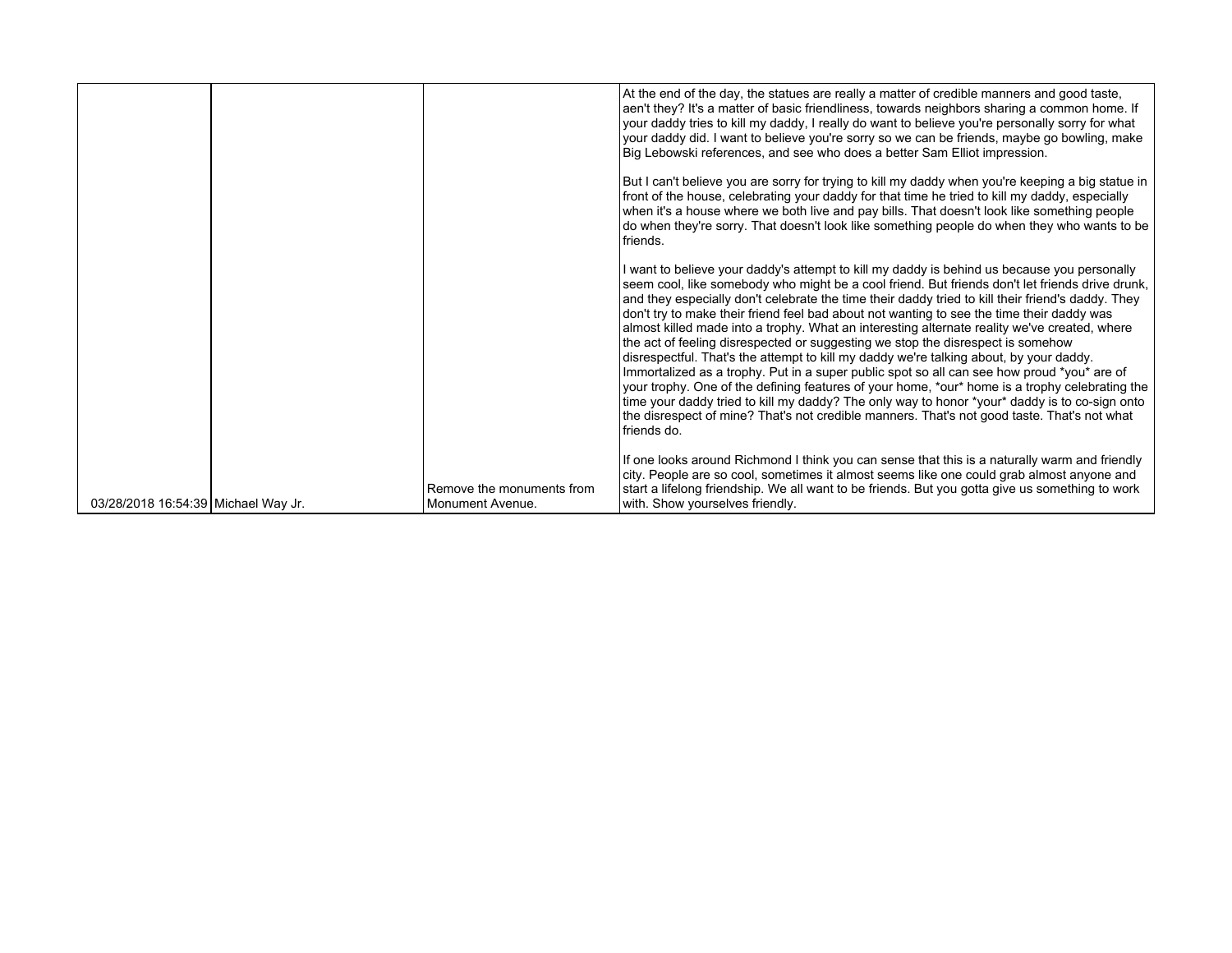|  | What to Do with Monument Avenue                                                                                                                                                                                                                                                                                                                                                                                                                                                                                                                                                                                                                                                                                                                                                                                                                                                                                                                                                                                                                                                                                                                      |
|--|------------------------------------------------------------------------------------------------------------------------------------------------------------------------------------------------------------------------------------------------------------------------------------------------------------------------------------------------------------------------------------------------------------------------------------------------------------------------------------------------------------------------------------------------------------------------------------------------------------------------------------------------------------------------------------------------------------------------------------------------------------------------------------------------------------------------------------------------------------------------------------------------------------------------------------------------------------------------------------------------------------------------------------------------------------------------------------------------------------------------------------------------------|
|  | In framing recommendations and feedback for the Mayor concerning the future of the<br>monumental confederate celebrations on Monument Avenue, the Commission should avoid<br>simply detailing a laundry list of suggestions for coping with these oppressive statues.<br>Instead, it should offer descriptions of the meanings of these confederate celebrations that it<br>has learned from the public forums its members have attended and lay out what the<br>commission may gather as points of consensus of these meanings and impacts. With that as<br>background, the Commission must offer alternatives that offer true balance to the century-<br>long celebration of confederate icons.                                                                                                                                                                                                                                                                                                                                                                                                                                                    |
|  | Signification of Location and Scale                                                                                                                                                                                                                                                                                                                                                                                                                                                                                                                                                                                                                                                                                                                                                                                                                                                                                                                                                                                                                                                                                                                  |
|  | These statues stand in the center of Monument Avenue, at the center of traffic circles.<br>Monument Avenue has become a center of one of Richmond's wealthiest residential areas,<br>and the City of Richmond has responsibility for maintaining what is essentially the front yards<br>of many of the residences on the avenue. Drivers must navigate traffic circles surrounding<br>these statutes at intersections of major cross streets, so drivers on Monument Avenue, North<br>Lombardy Street, North Allen Avenue, North Davis Avenue, North Boulevard, and North<br>Belmont Avenue. The central locations of these statues and their surrounding traffic circles<br>enforce drivers' attention to them while traveling on each of these six streets. The same holds<br>for pedestrians, particularly at the Lee and Stuart circles where walkers must travel<br>significantly out of a direct route to move through those intersections.                                                                                                                                                                                                    |
|  | These statues and their pedestals are enormous in scale. The Lee statue rises approximately<br>61 feet from its base, and the Davis statue and surrounding confederate celebration stand 67<br>feet high, but even the Maury statue stands at about 27 feet high. They each demand that<br>viewers look up in subordinate postures to take them in.                                                                                                                                                                                                                                                                                                                                                                                                                                                                                                                                                                                                                                                                                                                                                                                                  |
|  | The centrality and scale of each of these statues demand that any efforts to "contextualize"<br>each statue must command the same sets of characteristics. I question the possibility of<br>adding context that can balance the overarching oppressiveness of the statues' presence,<br>individually and as a group. Nevertheless, I'll offer a few suggestions, more as possible<br>themes for contextualization than concrete suggestions.                                                                                                                                                                                                                                                                                                                                                                                                                                                                                                                                                                                                                                                                                                         |
|  | The Current Context                                                                                                                                                                                                                                                                                                                                                                                                                                                                                                                                                                                                                                                                                                                                                                                                                                                                                                                                                                                                                                                                                                                                  |
|  | Beginning in 1890, Monument Avenue and its statues reflected victory for the Redeemer<br>movement in the south, culminating in the often violent overthrow of state and local often<br>integrated Republican majority governments and the institution of Jim Crow. As an opus, the<br>avenue and its statuary are best represented by the statue at the pinnacle of the Davis<br>assemblage, Vindicatrix (presumably signifying vindication), or Miss Confederacy.<br>Any attempt at adding context to the avenue requires equally compelling representations of<br>the values espoused in the rebellion. The Davis assembly remembers his claim to "defending<br>our rights." But the only right enshrined in confederate institutions that confederates felt they<br>lacked as citizens of the United States was the right to enslave Africans and African<br>Americans, to plunder their labor, to commodify their children, to torture them, to rape them,<br>and to kill them at will. Vindicatrix, the Redeemers' success, represents the extra-legal<br>reinstitution of many of these "rights" of white people under a new banner, Jim Crow. |
|  | Contextualizing Monument Avenue requires monumental depictions of the outcomes from the<br>right confederates claimed to counter the heroic false narrative currently in place.                                                                                                                                                                                                                                                                                                                                                                                                                                                                                                                                                                                                                                                                                                                                                                                                                                                                                                                                                                      |
|  | Contextualizing the Statues                                                                                                                                                                                                                                                                                                                                                                                                                                                                                                                                                                                                                                                                                                                                                                                                                                                                                                                                                                                                                                                                                                                          |
|  | Any new context's signification must be as clear, straightforward, easy to get, both up close<br>and from afar, as the signification of the statues. The context must<br>•Be monumental<br>•Be apparent to drivers traveling by at 25 miles per hour                                                                                                                                                                                                                                                                                                                                                                                                                                                                                                                                                                                                                                                                                                                                                                                                                                                                                                 |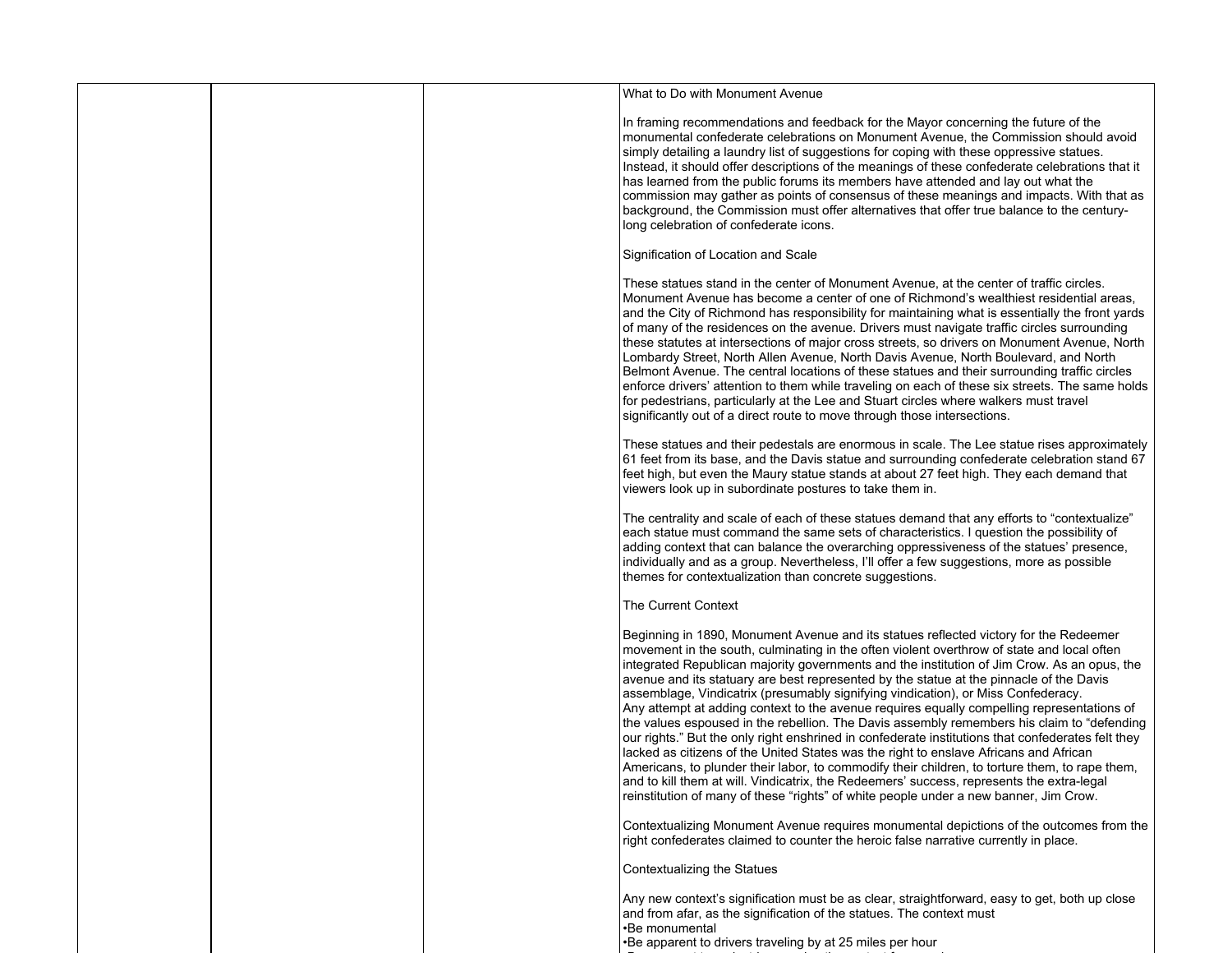| 03/28/2018 21:45:36 Mark Wood       | Relocate the monuments.                                                                                                                                   | They should be moved to a museum or park with other Confederate/Civil War monuments.<br>The areas they now occupy can be made into concert venues and/or be replaced by new<br>monuments to southerners who fought on the winning side of human rights or to artistic works<br>that symbolize such values as democracy,, liberty, peace, creativity, and so on.                                                                                                                                                                                         |
|-------------------------------------|-----------------------------------------------------------------------------------------------------------------------------------------------------------|---------------------------------------------------------------------------------------------------------------------------------------------------------------------------------------------------------------------------------------------------------------------------------------------------------------------------------------------------------------------------------------------------------------------------------------------------------------------------------------------------------------------------------------------------------|
|                                     | Leave the monuments as they                                                                                                                               | Leave them be, they were never an issue till as of late, and they make "Monument Ave"                                                                                                                                                                                                                                                                                                                                                                                                                                                                   |
| 03/29/2018 7:37:56 Carl Shuler Jr   | are.                                                                                                                                                      | Monument Ave.                                                                                                                                                                                                                                                                                                                                                                                                                                                                                                                                           |
|                                     |                                                                                                                                                           | I am most strongly in favor of relocating the monuments. I think it would be difficult to add<br>context to them in a meaningful way in their current location. I typically see them when<br>driving, so an added informational plaque would not have an effect. I have two children, and<br>it is difficult to explain to them why we have these immense statues of generals who lost a<br>war, because the logical implication is the war should have been won. I find it naiive to<br>believe that those who installed the monuments felt otherwise. |
|                                     |                                                                                                                                                           | If new statues are added to the avenue, I think they should match the grandeur of the existing<br>statues. The Arthur Ash statue is, aesthetically, very disappointing. It is a shame that the<br>existing CSA statues have such a dubious background, because they are beautiful. I doubt it<br>is possible, but my 5 year old has suggested taking the men off the statues and leaving the<br>horses.                                                                                                                                                 |
| 03/29/2018 9:32:17 Alexandra Saxton | Remove the monuments from<br>Monument Avenue., Add context<br>to the monuments., Add more<br>monuments to Monument<br>Avenue., Relocate the<br>monuments. | There are so many Virginians and Americans worthy of commemoration. I see no reason to<br>idolize these men in particular. I grew up with tales of the War of Northern Aggression and<br>the personality cult of General Lee, and I also grew up hearing that the Holocaust was a hoax<br>and that blacks were better off under slavery. That I heard both lines of commentary from the<br>same people is more than a coincidence. Please be honest and transparent in your<br>consideration of what these statues represent.                           |
| 03/29/2018 12:07:32 Eleanor Kaiser  | Remove the monuments from<br>Monument Avenue., Relocate the<br>monuments.                                                                                 | I think all civil war tourist attractions should be in one place. don't we already have a lovely<br>place at Tredagar iron works.? (oops not sure of spelling) leave all the plinths they rest on,<br>bare and in situ. a fitting reminder of history and all it can tell us. hope for a peaceful and<br>inspired outcome from your commision, eleanor kaiser                                                                                                                                                                                           |
| 03/29/2018 12:16:39 MAria Rose      | Add context to the monuments.,<br>Add more monuments to<br>Monument Avenue.                                                                               | The whole story should be told about the monuments and how they were placed there WELL<br>after the war and we should look at other Richmond individuals that have contributed to the<br>success of the community.                                                                                                                                                                                                                                                                                                                                      |
| 03/29/2018 12:37:44 Sally Kutz      | Leave the monuments as they<br>are.                                                                                                                       | This is my choice                                                                                                                                                                                                                                                                                                                                                                                                                                                                                                                                       |
| 03/29/2018 16:33:18 Patsy King      | Add context to the monuments.                                                                                                                             | Bringing the Borders Exhibit to Richmond could bring a sense of peace and healing to our<br>city. It travels for a year at a time and costs roughly \$40,000 to host the exhibit.                                                                                                                                                                                                                                                                                                                                                                       |
| 03/29/2018 18:17:09 Julie Jackson   | Leave the monuments as they<br>are., Add context to the<br>monuments.                                                                                     | The monuments bring in tourists and tax dollars. they beautify the city. They are art. Art is<br>supposed to be controversial. They should not be removed, however the idea of adding<br>context to the monuments is a viable option. Adding more monuments is also another good<br>option.                                                                                                                                                                                                                                                             |
|                                     |                                                                                                                                                           | Primarily my wish would be to:<br>fremove all monuments except Lee<br>in empty spaces, by using a master plan, begin to fill in these gaps with local/state heroes of<br>all genders and races                                                                                                                                                                                                                                                                                                                                                          |
| 03/30/2018 11:05:03 Thomas Raper    | Remove the monuments from<br>Monument Avenue., Add context<br>to the monuments.                                                                           | If removal is not possible - add context (sculptures, figures, signage, artwork) that tastefully<br>challenges and humanizes the struggles of the oppressed - and how they have overcome<br>and thrived despite the odds/war heroes, etc.                                                                                                                                                                                                                                                                                                               |